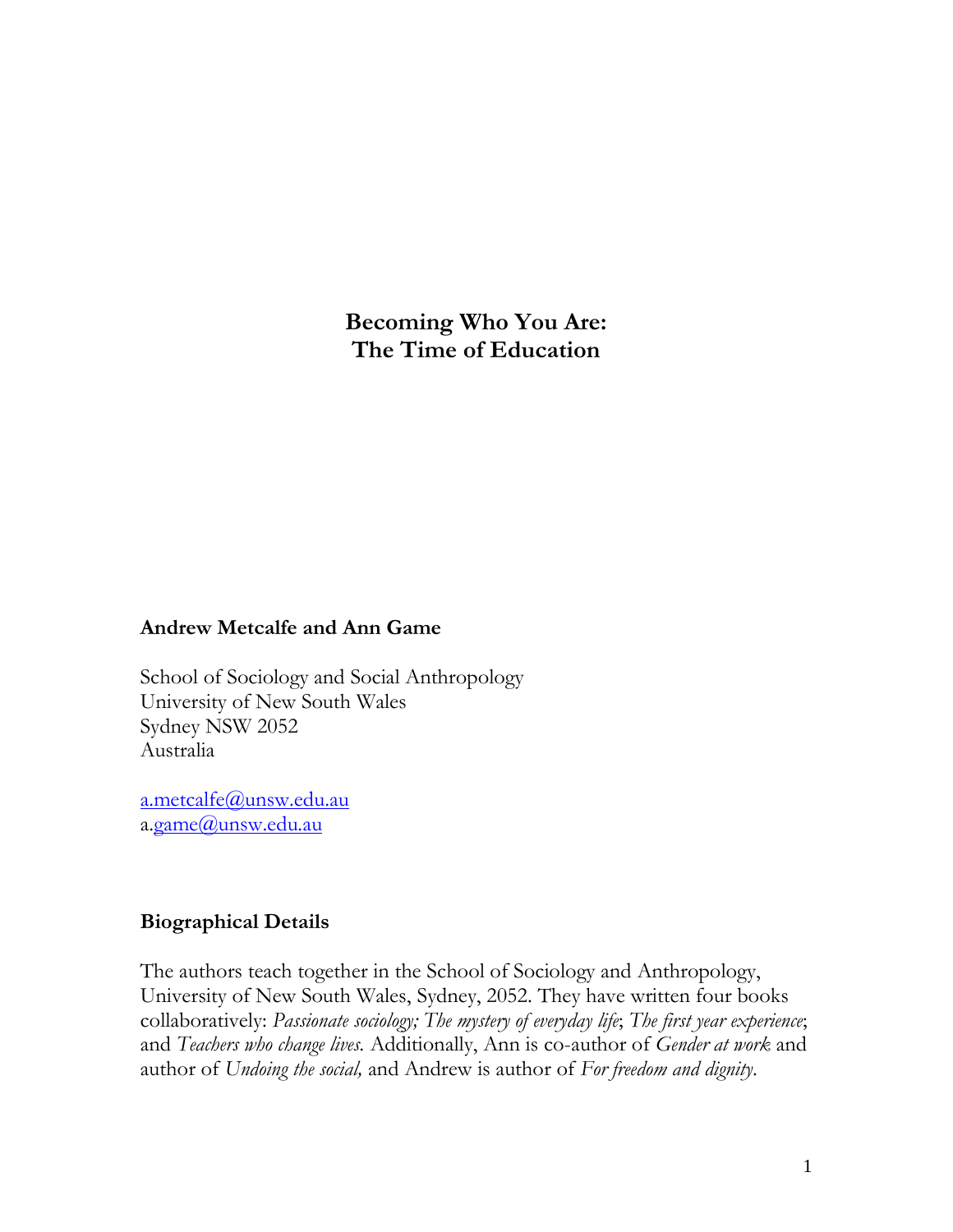#### **Abstract**

Desirous time is not conducive to learning because its fantasies are distractions from the present moment, the time when genuine creative possibilities emerge. In contrast, the time of love, of an *I-Thou* relation, is the time of potential and infinitude. This is when engaged learning occurs, and when students develop the practices that open them to a creative way of being. In contrast to the future-oriented linearity of desirous time, the time of creative learning is the time of presence. This argument is developed using interview material from well-known Australians and well-regarded Australian teachers.

# **Keywords**

Potential, patience, the present, presence, whole

# **Disciplines**

Sociology, education, geography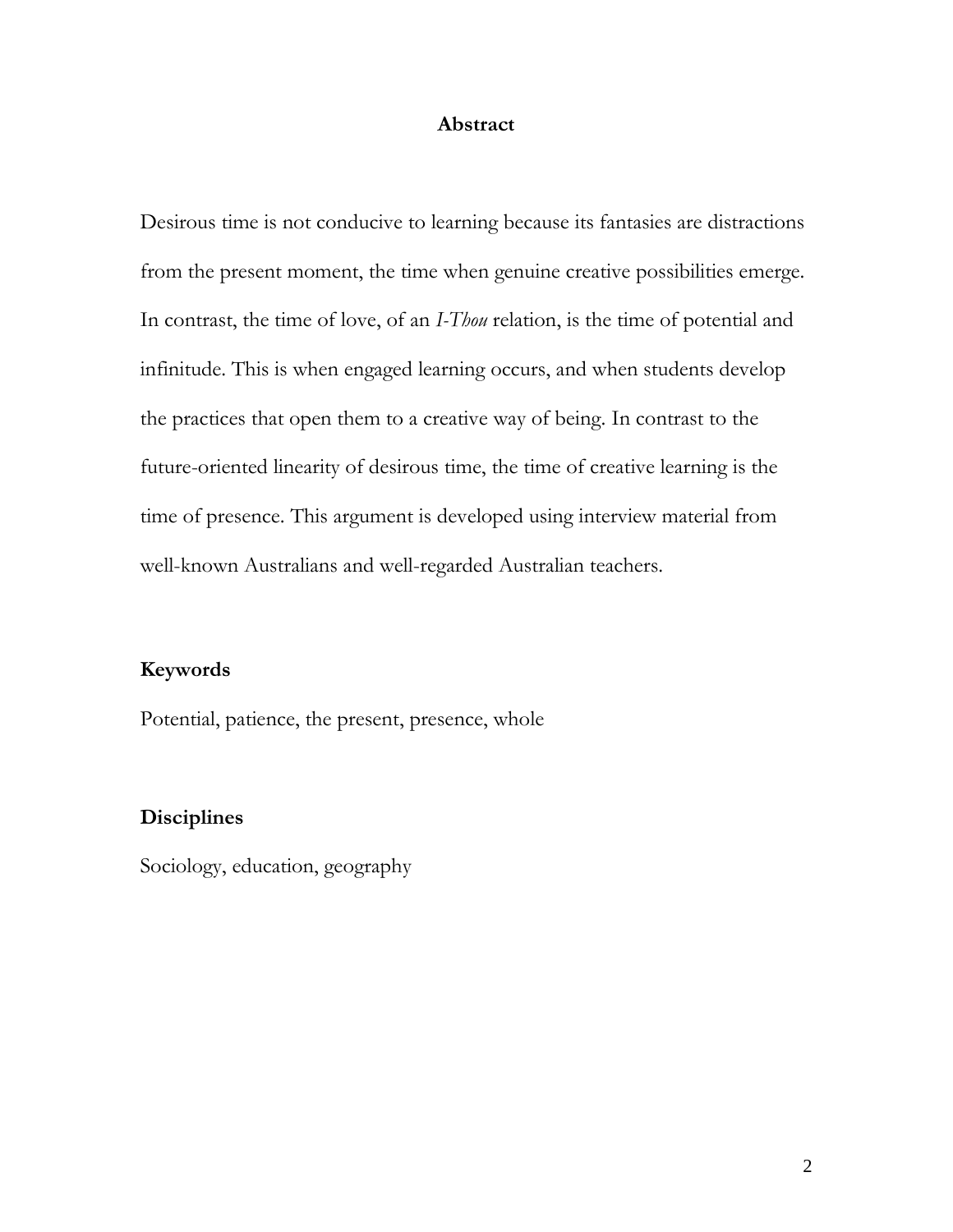# **Becoming Who You Are: The Time of Education**

#### **Desirous time and the time of love**

In this article we explore the time and ontology of creative or deep learning, a transformative, wonder-filled process in which we learn about the world and ourselves anew through engagement. In order to develop an understanding of the temporality of these experiences, we make a distinction between identitybased and relational pedagogies, between teaching through a desire for knowledge and teaching with a love of learning (see also Liston, 2000). This distinction reflects a tension, common in education debates and practices, as well as debates around knowledge, between a desire for certainty on the one hand, and openness to the unknown, to surprise and change, on the other.

The difference between these pedagogic approaches can be understood in terms of the difference between the Hegelian logic of desire and Martin Buber's *I-Thou* relation of love (Game and Metcalfe, 2003; Metcalfe and Game, 2004). The Hegelian scenario is that of a desire for self-certainty and identity, a desire for mastery of otherness and the unknown (Hegel, 1977: 105ff). Despite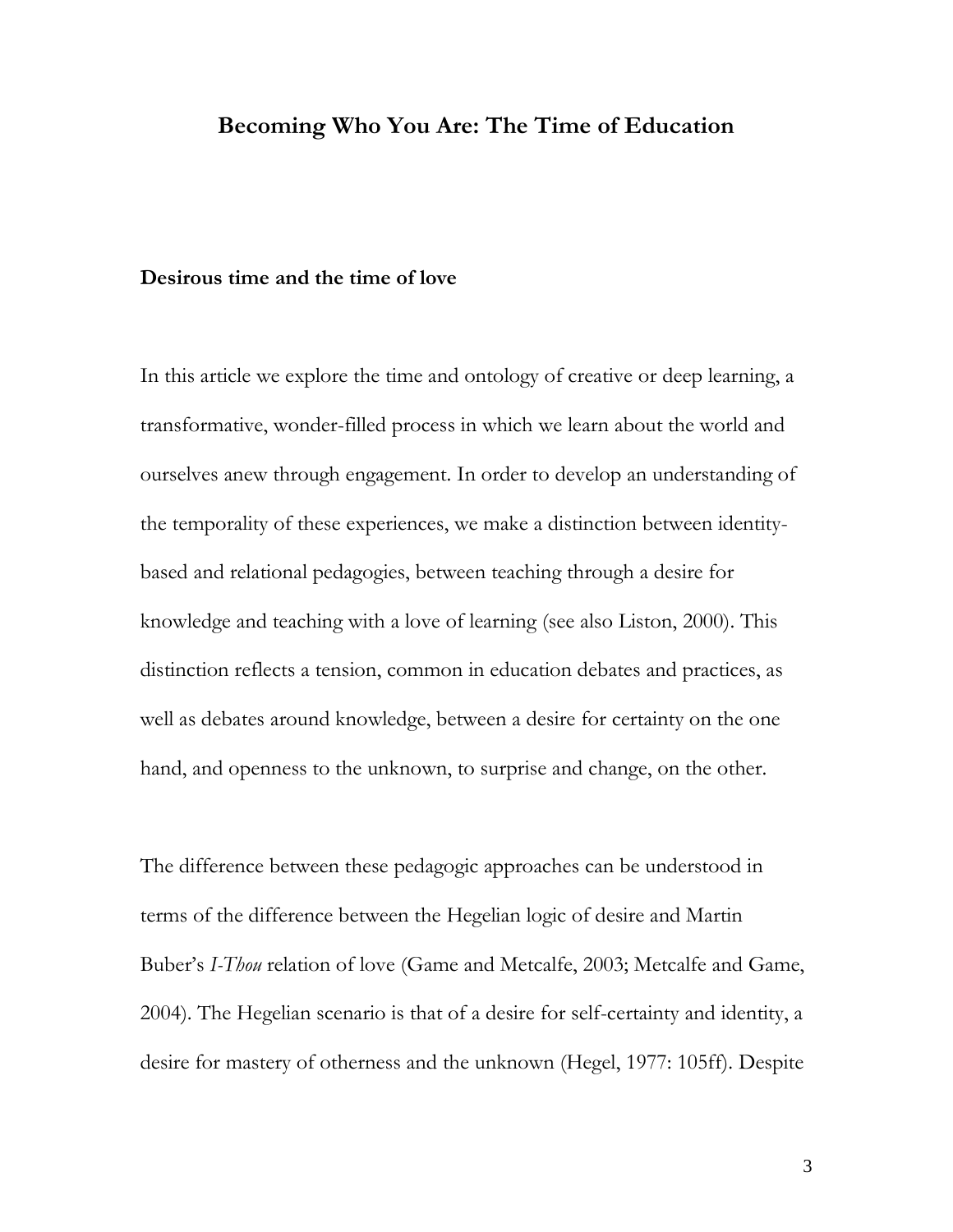their deconstructions of the desire for self-certainty and mastery, post-Hegelians retain the basic formulation of desire: the primacy of identities, self and other, that precede social relations. Cixous, for example, speaks of a desire which 'would keep the *other* alive and different' (1986: 79), and a movement towards the other in a proximity that avoids merger or appropriation. The alternative is between two forms of identity, separate or merged. Deconstructions of Hegel focus on the impossibility of a complete mastery or appropriation: there is always an excess that is unknown. Logically this unknown is elsewhere, eluding us in an endless deferral that produces a restless 'never settling' movement (Cixous, 1986; see also Derrida, 1982:1-27). Thus, despite the undoing of mastery, a desire for knowledge is necessarily governed by an end. Desirous time involves living in the future, taking us away from the

present moment.

Buber used the term 'I-It' to describe the logic of this Hegelian world of finite subjects and objects located in linear-Euclidean time-space. He distinguished this from the infinitude of an 'I-Thou' relation. The latter relation refers to a primary relationality: '*I-Thou* establishes the world of relation' (1958: 11):

When *Thou* is spoken, the speaker has no thing for his object…. *Thou* has no bounds….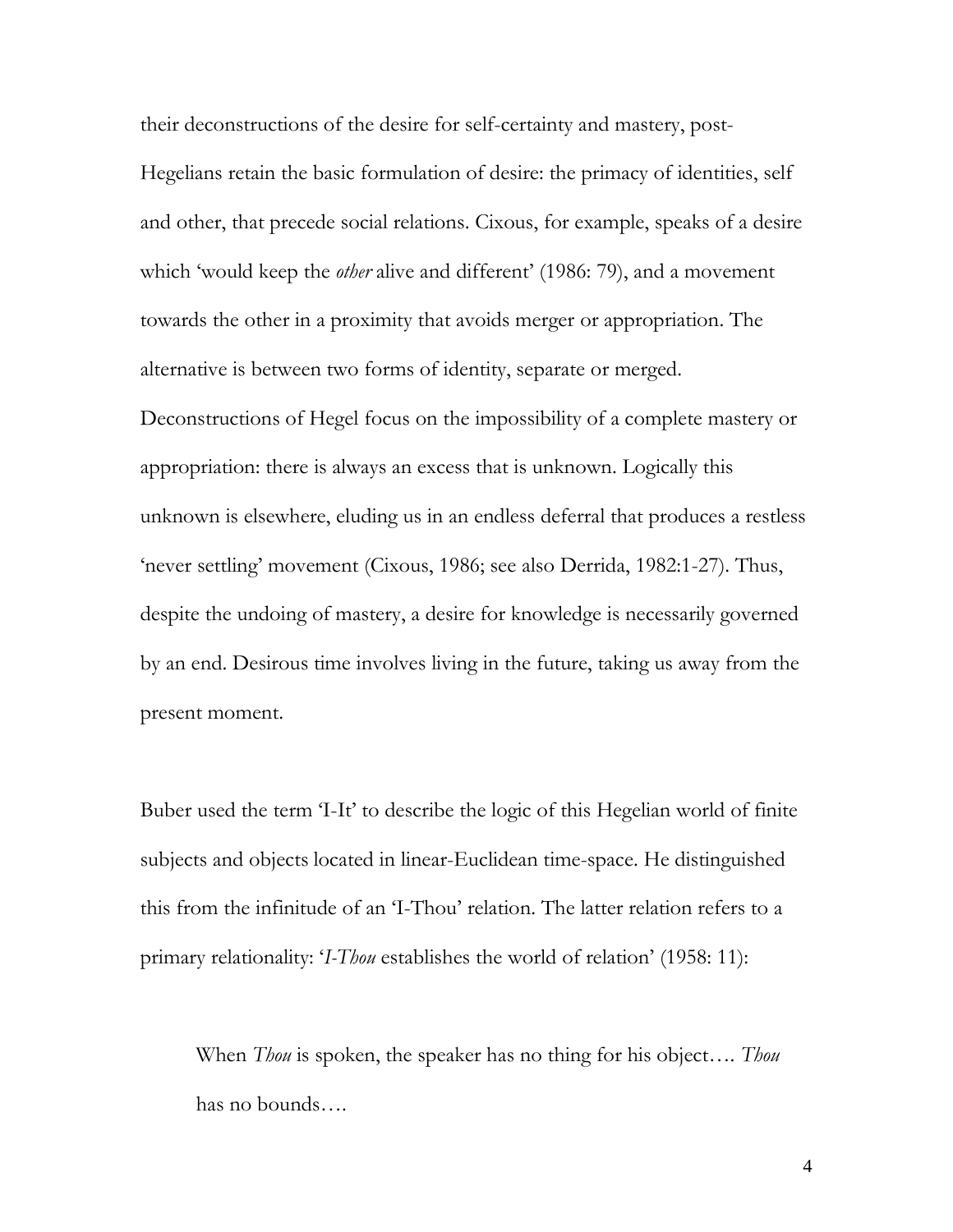The relation to the *Thou* is direct. No system of ideas, no foreknowledge, and no fancy intervene between *I* and *Thou*…. No aim, no lust, and no anticipation intervene between *I* and *Thou*…. (1958: 3-12)

In an *I-Thou* meeting there are no identifiable subjects, objects and desires. It is not that these are transcended, but rather that no identification can be adequate, no identity can serve as a conclusion of knowing. What I know in the eternity of the meeting is not an endless amount of knowledge but a knowledge of the mystery, the no-thing-ness, of the whole: 'in each *Thou* we address the eternal *Thou*' (1958: 6). Such meetings are characterised by wonder.

The time of an *I-Thou* meeting is the present:

The present, and by that is meant not the point which indicates from time to time in our thought merely the conclusion of 'finished' time, the mere appearance of a termination which is fixed and held, but the real, filled present, exists only in so far as actual presentness, meeting and relation exist. The present arises only in virtue of the fact that the *Thou*  becomes present. (1958: 12)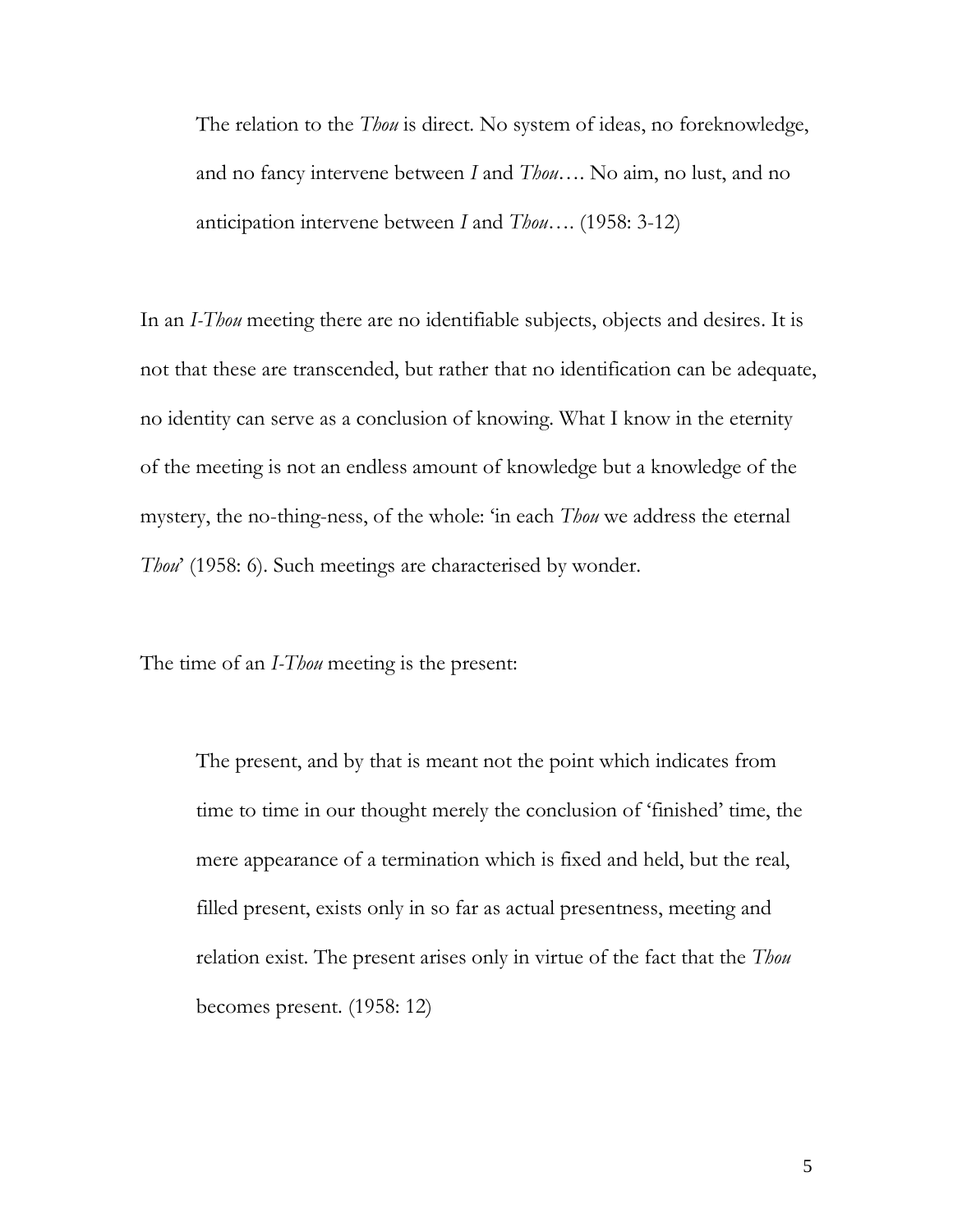In this time, the unfolding present holds within it all time, but, in contrast to chronological or linear time, the past here is not a flashback to what has been and the future is not anticipation of what is to come. Past and future exist in the eternal as phenomena of the present. This, as Buber suggests, is the time of presence, the time of being, the time of the fullness of living (see also Heidegger, 1972: 10-11; Loy, 1992).

With the suspension of a subject's desire for an object, Buber's *I-Thou* is a relation of love: 'Love is *between I* and *Thou*… Love is responsibility of an *I* for a *Thou'* (1958: 14-15). This love has the qualities of the 'transformative, enlarged love' that Liston says nourishes students' and teachers' souls (2000: 82-3). Drawing on Murdoch (1971), Liston argues that this is a form of love that 'takes the individual beyond his her personal concerns to a clearer, less noisefilled focus on beauty …and on the world around and beyond us'. It allows us to accept mortality and uncertainty with humility and to attend to the reality of the learning situation before us, here and now, without anticipation. This patient and attentive state is essential if teachers are to play their part in helping students engage with the larger world, finding the connections between their lives and this world that show 'that significance exists' (Liston, 2000: 81, 95-9).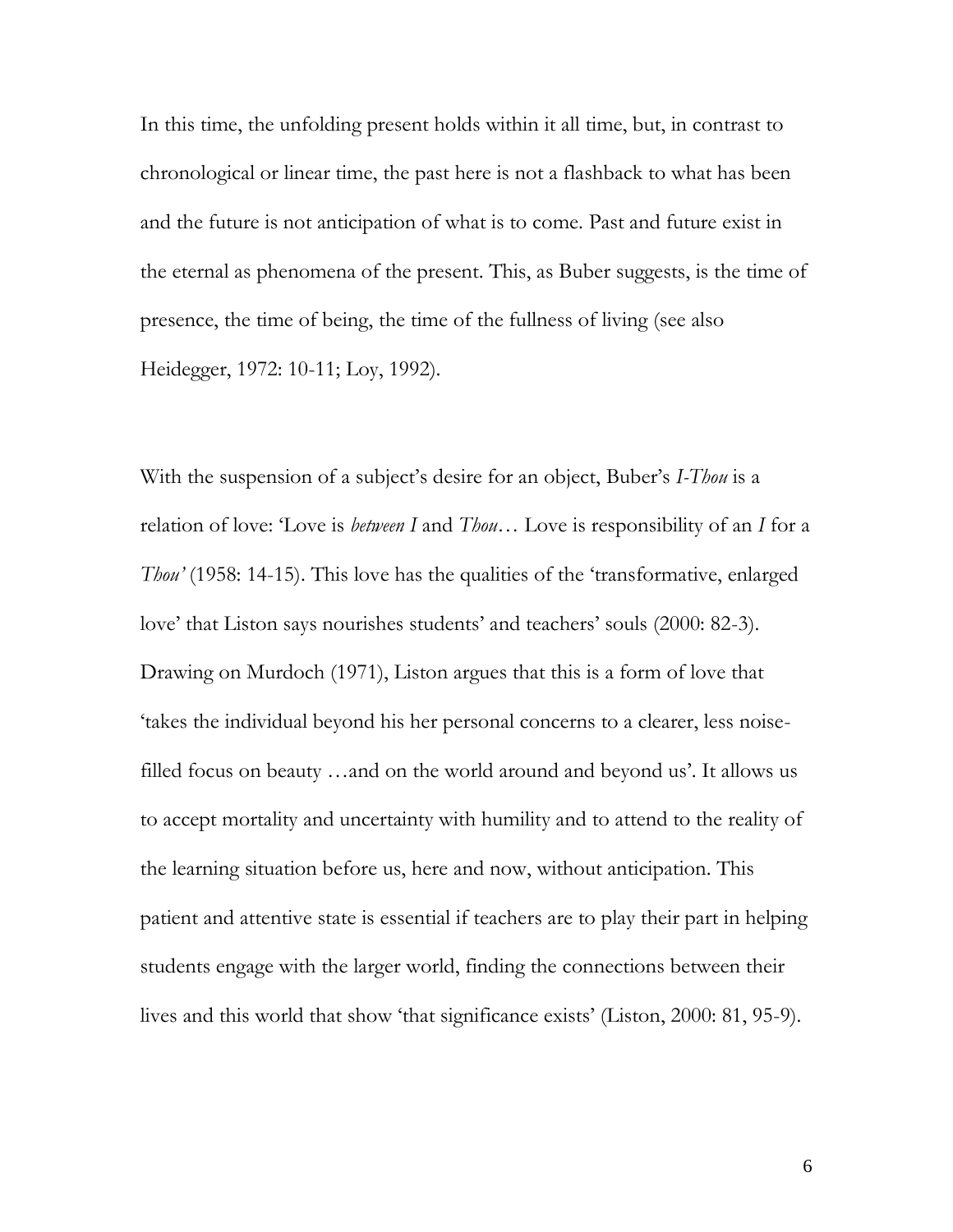To make this argument about the time of education, we will draw on a research project on 'teachers who change lives'. We interviewed 13 well-known Australians and 22 teachers, the latter coming from all levels of formal education and a diversity of disciplines, including maths, languages, sciences, humanities, theatre, music, art and sport (Metcalfe and Game, 2006). In semistructured interviews, we invited all interviewees to talk about their experiences of life-changing teachers, and the teachers to talk about their own teaching practices and experiences. We encouraged all participants to re-enter and recount specific experiences.

The aim of this project was to develop a relational understanding of education, addressing the question: What happens *between* teachers and students in effective, engaged learning and teaching? Thus, we took the relational tradition of phenomenology as the basis of our conceptual framework and methodology. In phenomenology, participation is the principle of knowledge: we know, not as subjects observing objects, but through our being in the world. In other words, the site of knowledge is the relation: we know and learn 'with' rather than 'about' others. In our interviews, both we and our interviewees learned more than we had previously known about learning and teaching.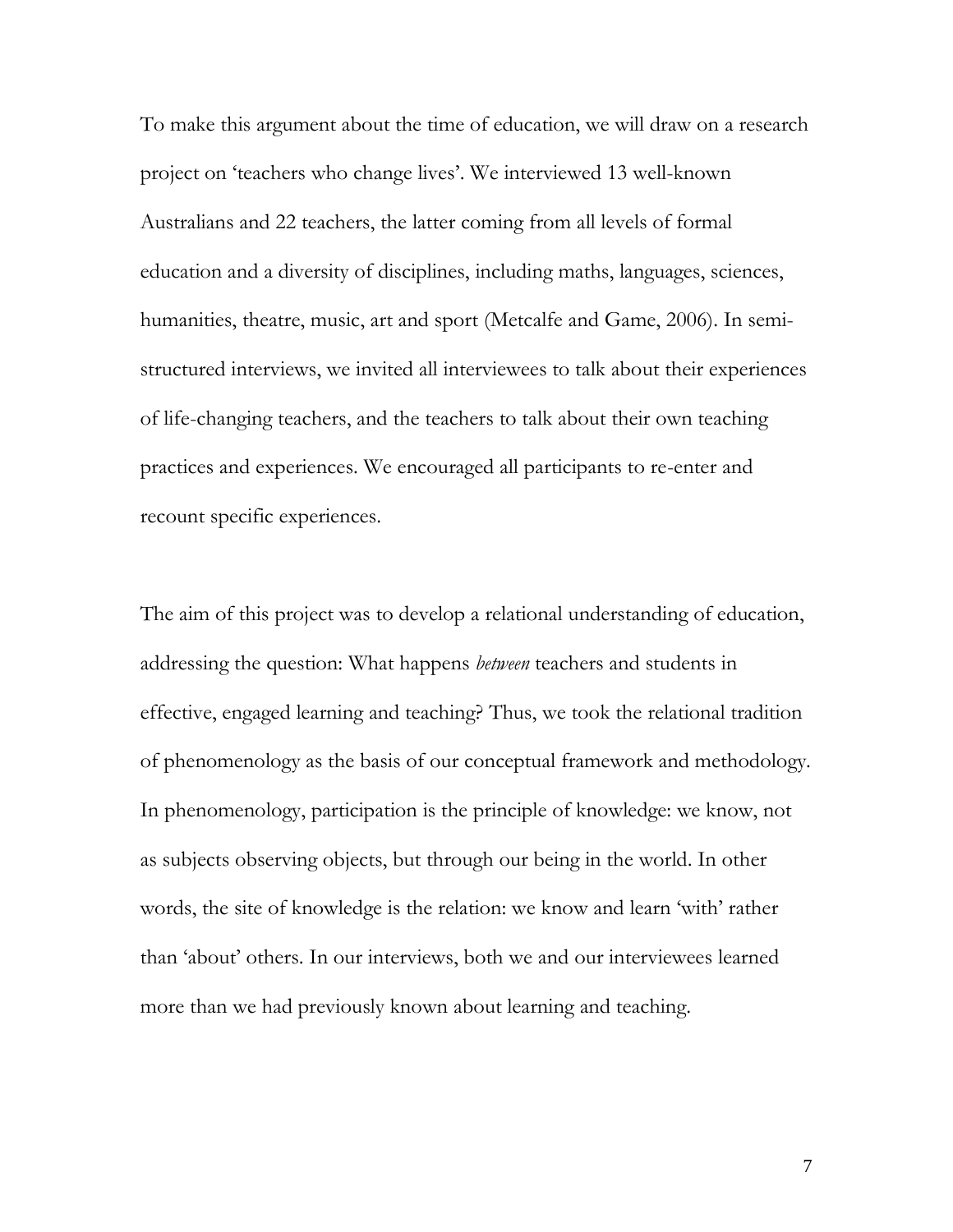Avoiding abstractions, phenomenology is concerned with direct and specific descriptions of experiences, of the space and time of our relations with others (Merleau-Ponty, 1962). Our empirical research was not designed to be representative or to provide data from which generalisations could be drawn, but, rather, to provide details of particular experiences and situations, through which we might gain a sympathetic understanding of the universality of good teaching. Our writing is also guided by a participatory principle, aiming to evoke the quality of experiences so that they might resonate with those of readers. By inviting readers to reflect on the similarities and differences with their own experiences, this form of writing allows for a creative dialogue with the text (Bachelard, 1969).

## **Changing and educing**

In our research, we found that good teachers were aware of the unhealthy nature of their pedagogic desires and strategies, however well-intentioned these may be; through concentrating on potential rather than expectation, through patience rather than a desire for pre-established outcomes, they had learned to live with the unknowing that comes with presence.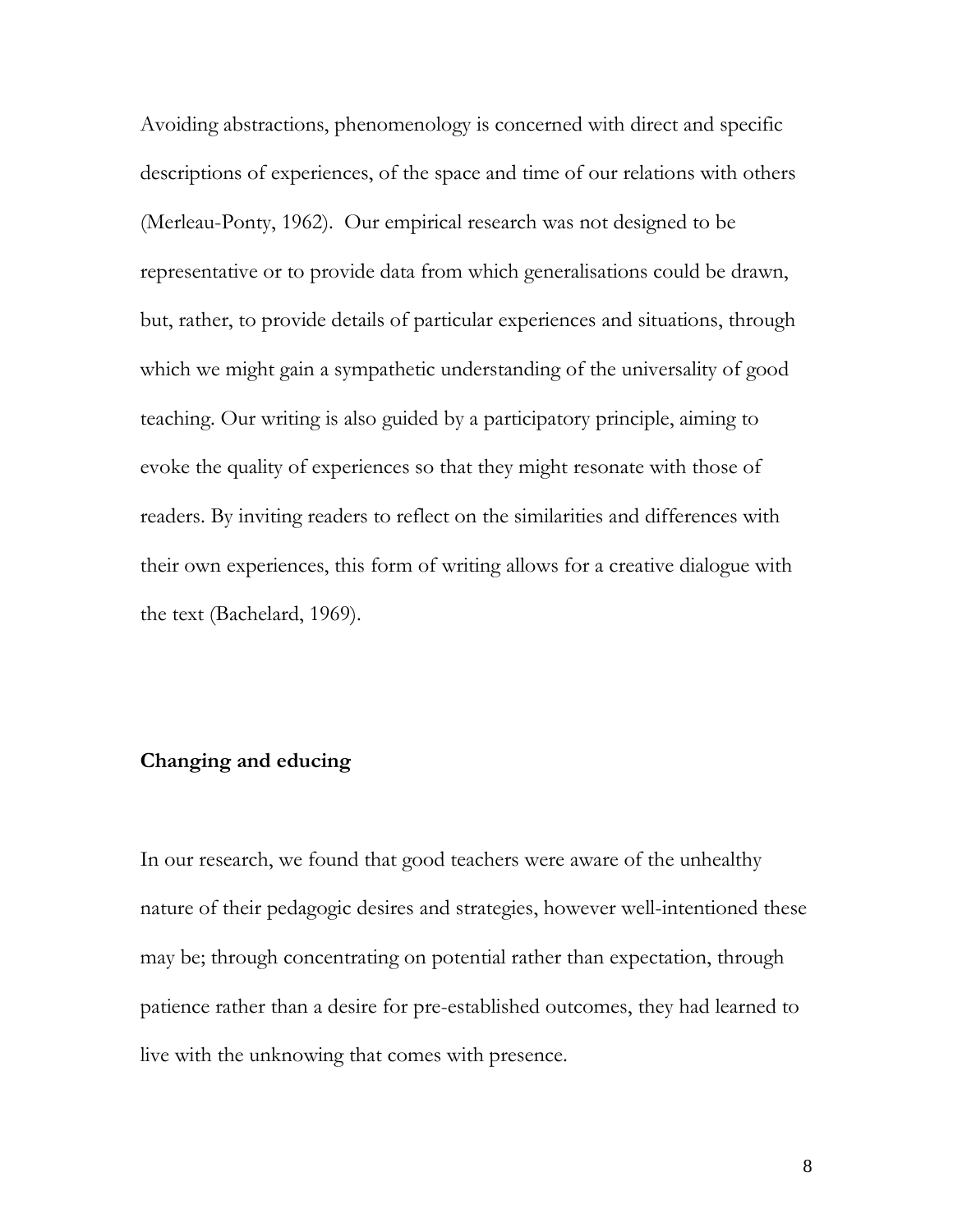Let us exemplify this mature unknowing. Mr Schubert was the life-changing teacher nominated by writer Nick Jose. Mr Schubert was a senior teacher whose students had a record of great distinction in public examinations, yet Mr Schubert did not work toward particular outcomes. In a letter to an ex-student, he explained:

A teacher's work can properly be judged only by its long-term outcome, of which, in the nature of things, he can normally expect to know little or nothing: he works, as it were, largely in the dark. Additionally, there is the question of what criterion it is appropriate to use. Recently, at a dinner at the School, I sat between [A], who was still plainly excited by being newly appointed a judge of the Supreme Court, and [B], who makes no bones about his satisfaction with his role in shaping the policies of the Reserve Bank. But, perversely perhaps, I am even more impressed by [C], who tells me he still always has his Donne on his bedside table, or [D], who claims that he reads more poetry than anything else.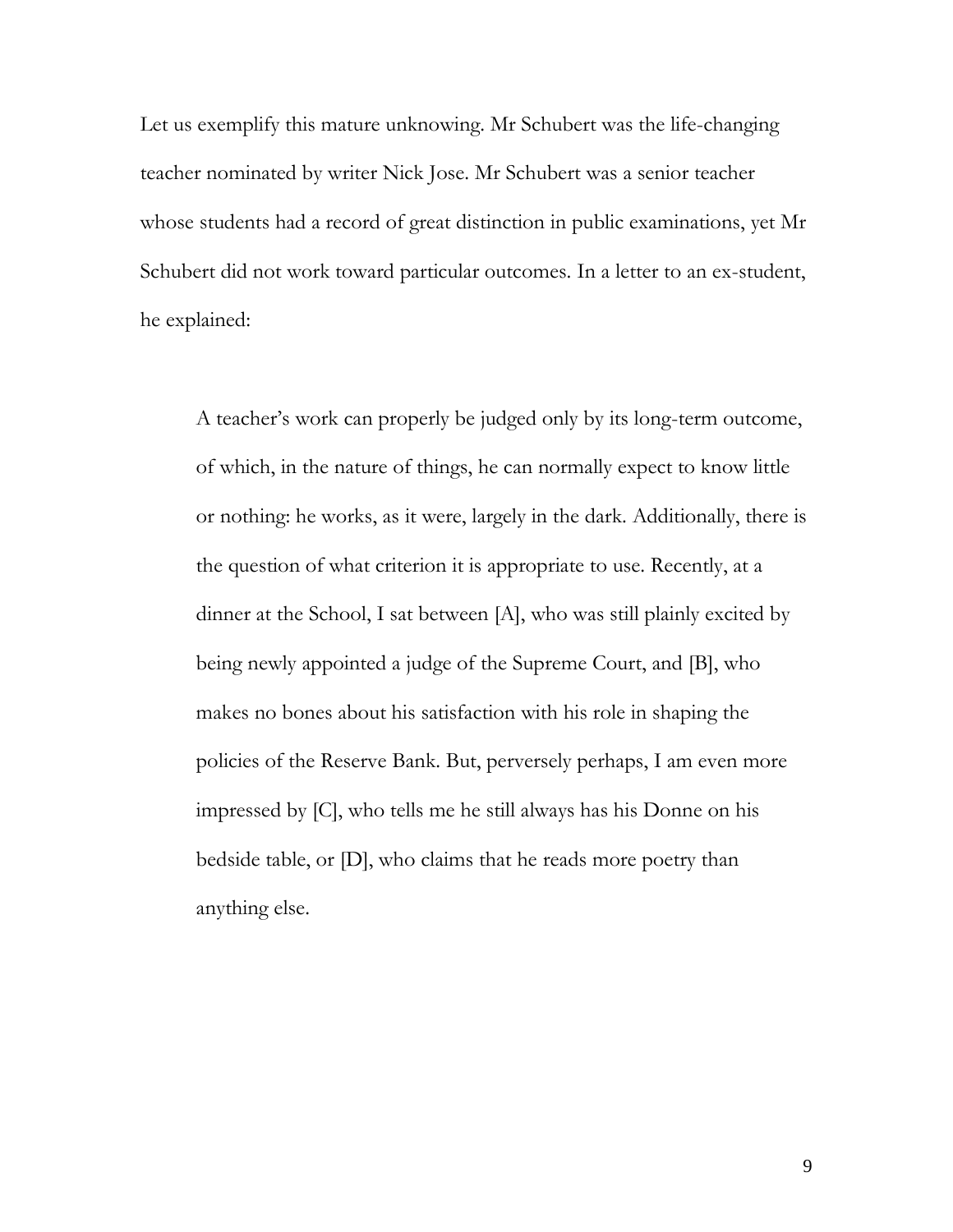Nick's own account of Mr Schubert's practice confirmed the importance of this humility innocent of strategy:

Mr Schubert had a really deep love of literature. The texts he chose for us were fantastic texts he had a passion for, and, however strange his manner, he was able to convey that passion. He was very sensitive to literature and was always … challenging us to tap into quite powerful forces in our lives, and that was a way of letting us be ourselves.

He seemed blissfully unaware of the effect he was having on us. He would be there, he would rub his nose a lot and he'd read out these bits, like the quote from *Othello* – 'an old black ram … tupping your white ewe'. It was electrifying! Because he was blissfully unaware, we thought it was okay too. He treated us absolutely as if we were mature people intellectually.

Mr Schubert's teaching drew, it seems, on an undefined range of hopes for his students. He might have hoped they would be successful in their careers; he hoped they would serve others; he hoped that they would be sustained by their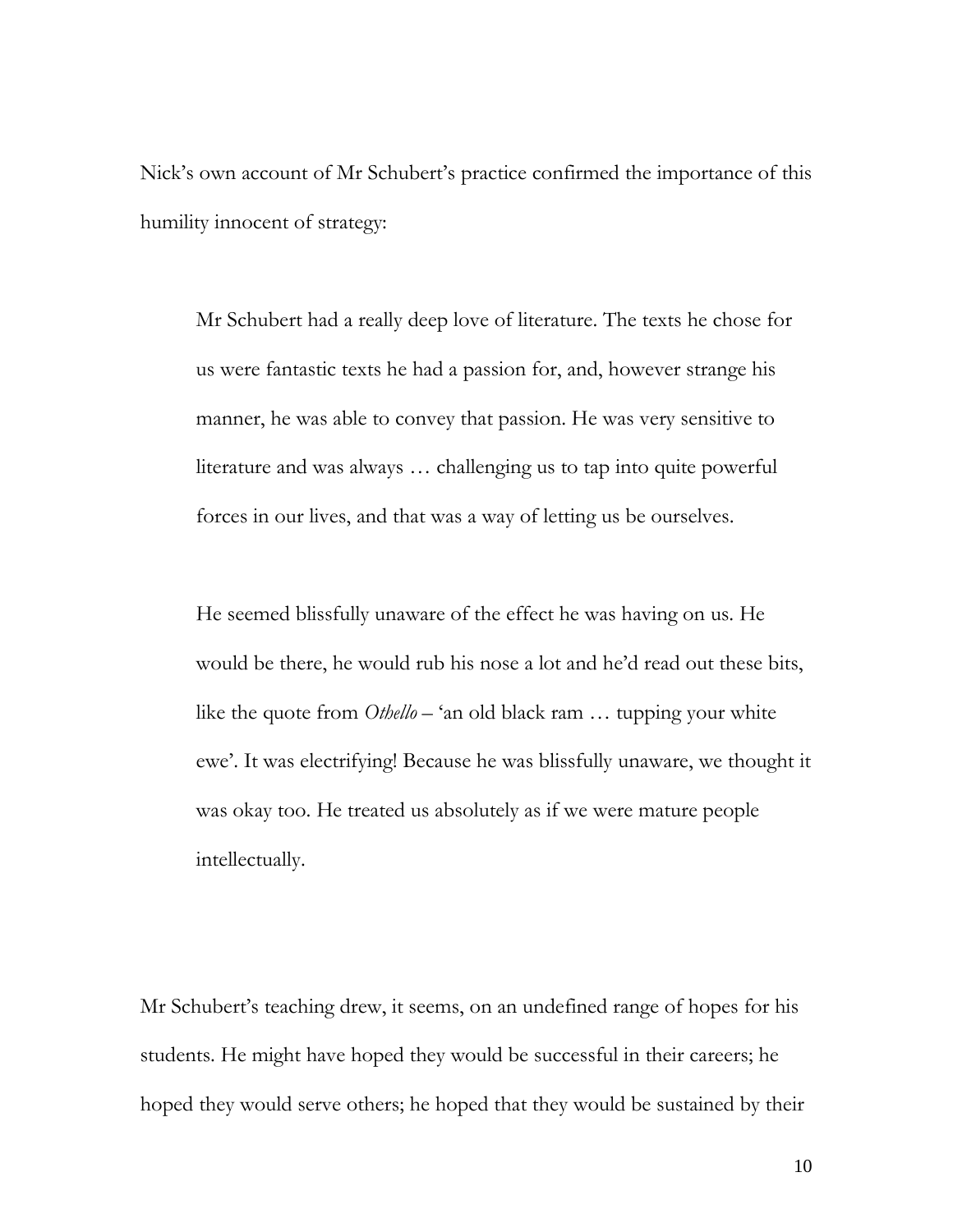relationships with books. These hopes, however, never settled into finite desires that would allow him to appraise his success with each student. Eschewing a desirous, purposive hope that would take him away from the present, Mr Schubert taught with what Hillman says is an altogether different, religious sense of hope (1978: 155). He quotes St Paul:

For we are saved by hope: but hope that is seen is not hope: for what a man seeth, why doth he yet hope for? But if we hope for that we see not, then do we with patience wait for it.

This is an infinite hope, a patient and courageous hope, based on interest and curiosity and not, like desire and expectation, on a finite object or outcome. This is a hope open to the surprise of time, and therefore able to be realistic about our place in the world. Not projecting abstract fantasies onto the future, it is a hope that accepts tomorrow as the unfolding of today. It finds in tomorrow what it knows it is not in a position to expect today, and yet it finds it as the fulfilment of the as yet unknown significance of the present.<sup>1</sup> There is genuine creativity and yet it leads us to become what we (don't yet quite know we) are.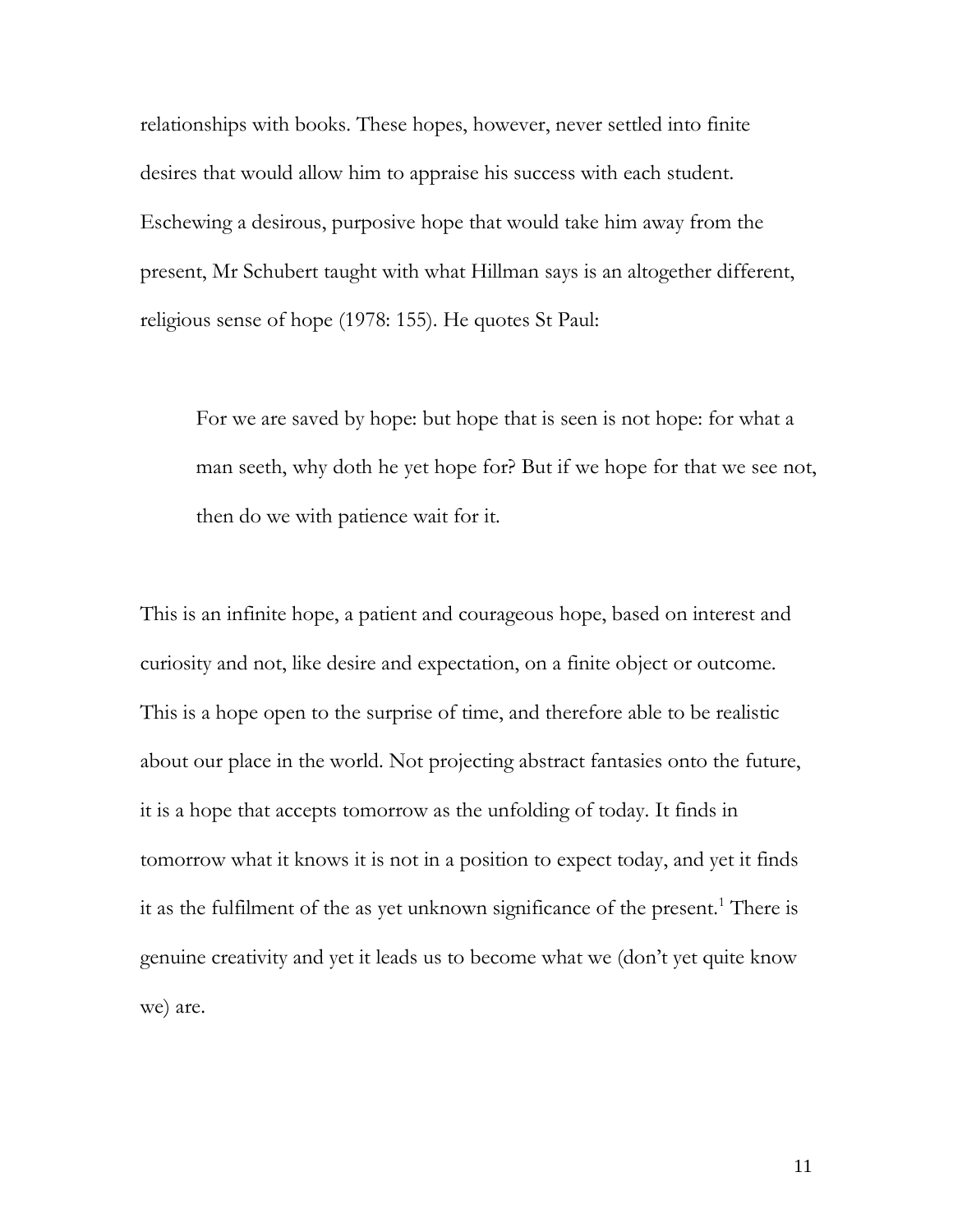As Nick Jose insisted, Mr Schubert's teaching doubtless had 'successful' outcomes, but to achieve them he had to set expectations aside in his daily classroom work, concentrating simply on the students as they were, then and there. His task as teacher was to establish a classroom in which students could be changed through their encounter with John Donne. Mr Schubert didn't try to control the outcome of this relation. He loved what he did, and shared what he loved, and had faith in his students and his beloved poets. As Nick put it,

What the teacher does is in the here and now, that's where it happens, and then there is this distant harvest, which they have to just trust in. Teachers can't predict exactly what will happen. Their work is an act of faith.

Mr Schubert's bemusement about his effect on students recalls Socrates' claim that teaching is an impossible project (see Felman, 1982). It was a bemusement shared by all the teachers we interviewed. They were uneasy about our idea of life-changing teachers, insisting that it is *teaching* that is powerful, not *teachers*; the miracle comes from what teachers and students do together, how they change in ways that no one could have expected. They told us that teachers who *try* to change students are imposing themselves on students, trying to control the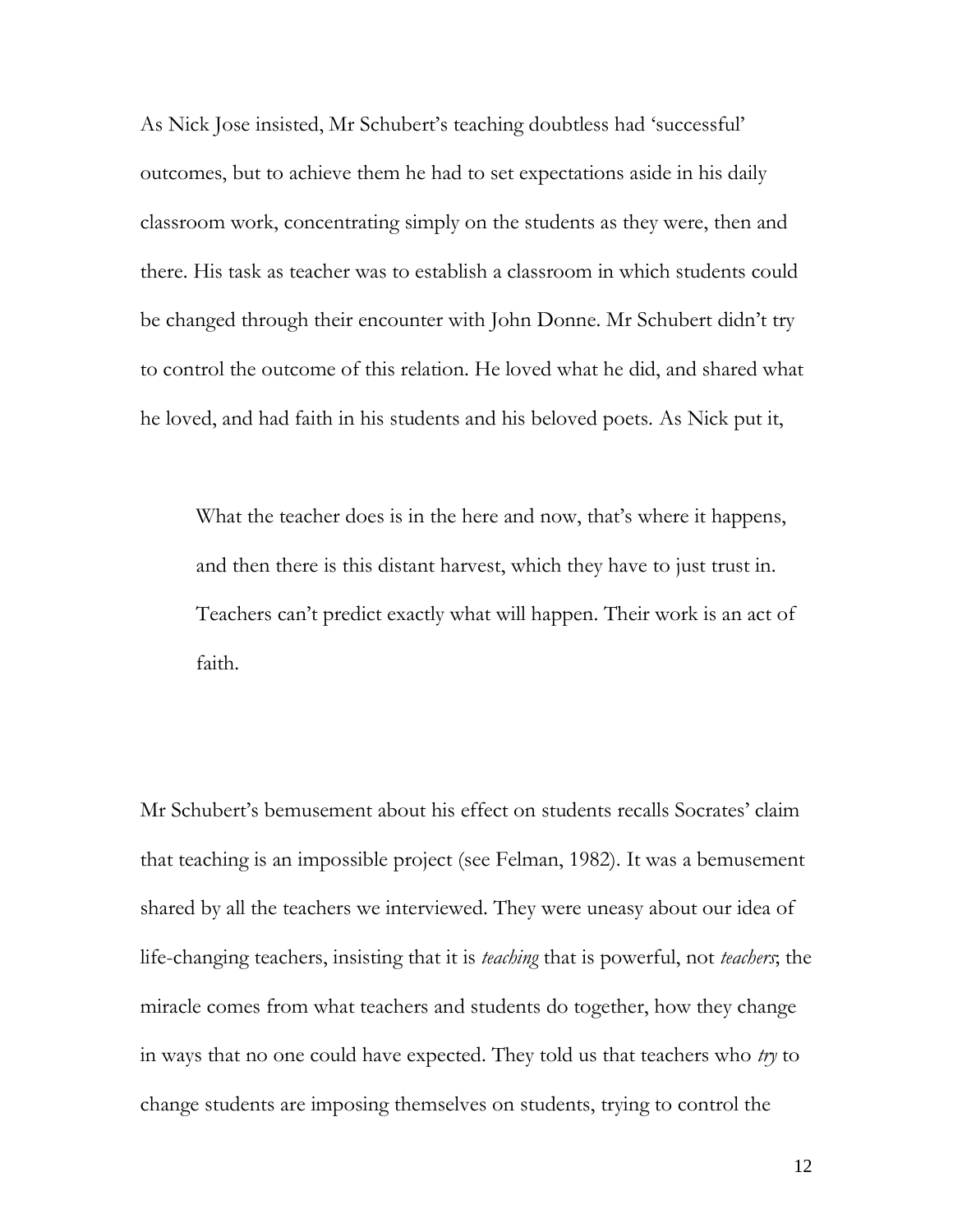future by limiting students to what the teachers can themselves imagine. Ethical teaching, they insisted, is fundamentally a process of educing -- drawing out. Teachers can help by keeping students open to aspects of their potential that the unfolding of lived time has not yet revealed, but they cannot do the learning or the living on their behalf.

## **Potential and wholeness**

In his account of the face-to-face encounter, Levinas gives a classic account of the infinitude of relational logic. This is the logic of love rather than desire, of potential rather than expectation, and through it we enter the eternal and universal that underlies the profane temporality of subjectivity, objectivity and desire:

[A]ccess to the face is straightaway ethical. You turn yourself toward the Other as toward an object when you see a nose, a forehead, a chin, and you can describe them. The best way of encountering the Other is not even to notice the color of his eyes! When one observes the color of the eyes one is not in social relationship with the Other…. There is first the very uprightness of the face, its upright exposure, without defense. The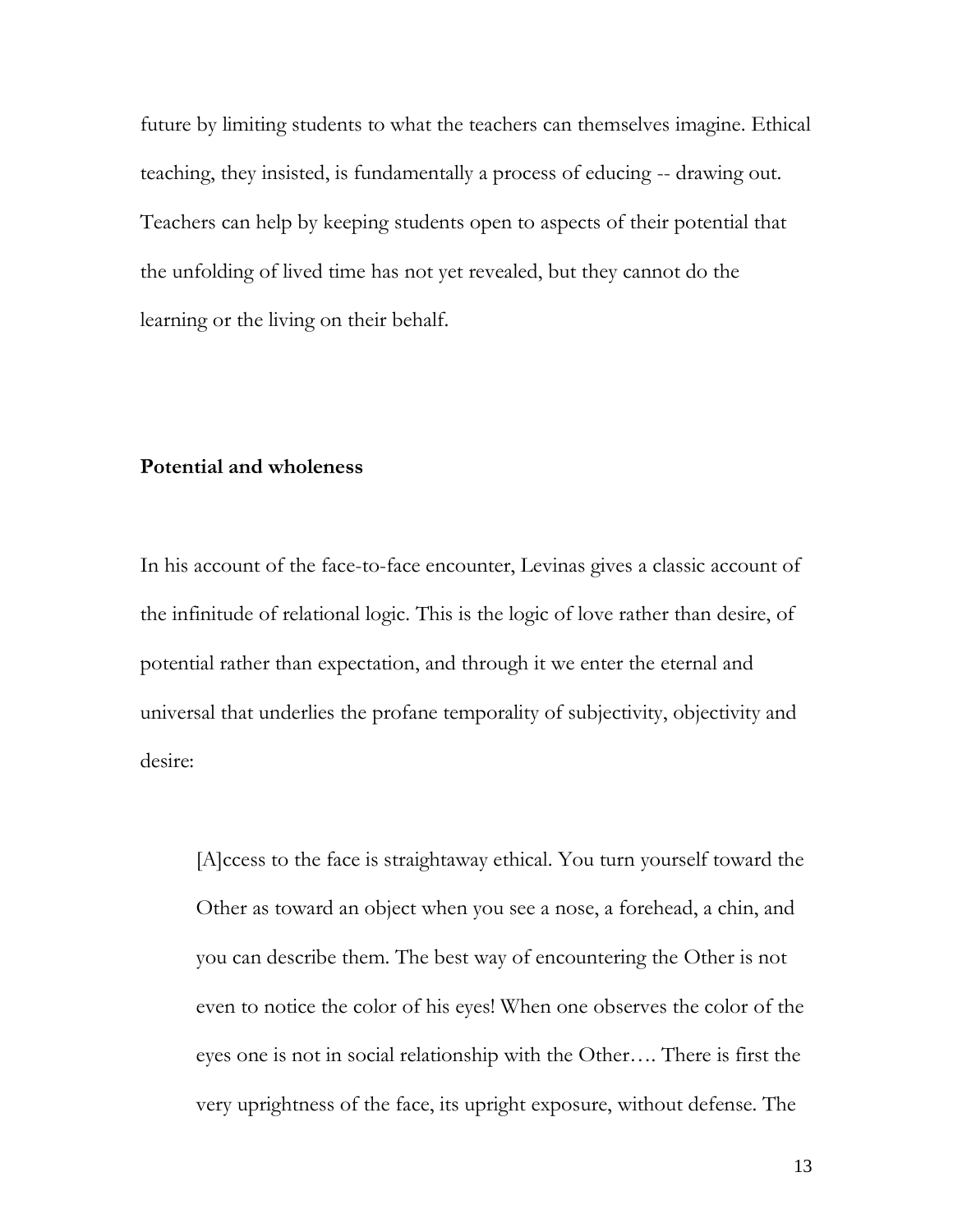skin of the face is that which stays most naked, most destitute…. [T]he Other, in the rectitude of his face, is not a character within a context. Ordinarily one is a 'character': a professor at the Sorbonne, a Supreme Court justice, son of so-and-so…. Here, to the contrary, the face is meaning all by itself. You are you. In this sense one can say that the face is not 'seen'. It is what cannot become a content, which your thought would embrace; it is uncontainable, it leads you beyond. (Levinas, 1985: 85-6)

When Levinas says 'you are you', he is not associating you-ness with a selfcontained identity, but rather with an essence that is being-ness. The word *you* is like the words *now* and *here*: it indicates a presence that can be experienced as a whole but never known as a totality, never defined, contained. Levinas is referring to an *I-Thou* relation.

When we asked Sharon Cheers, a primary school teacher, what she saw in her students, she spoke of their blooming, and described it in a way that reminded us of Levinas' account. Her teaching relied on her ability to see in each student their particularity.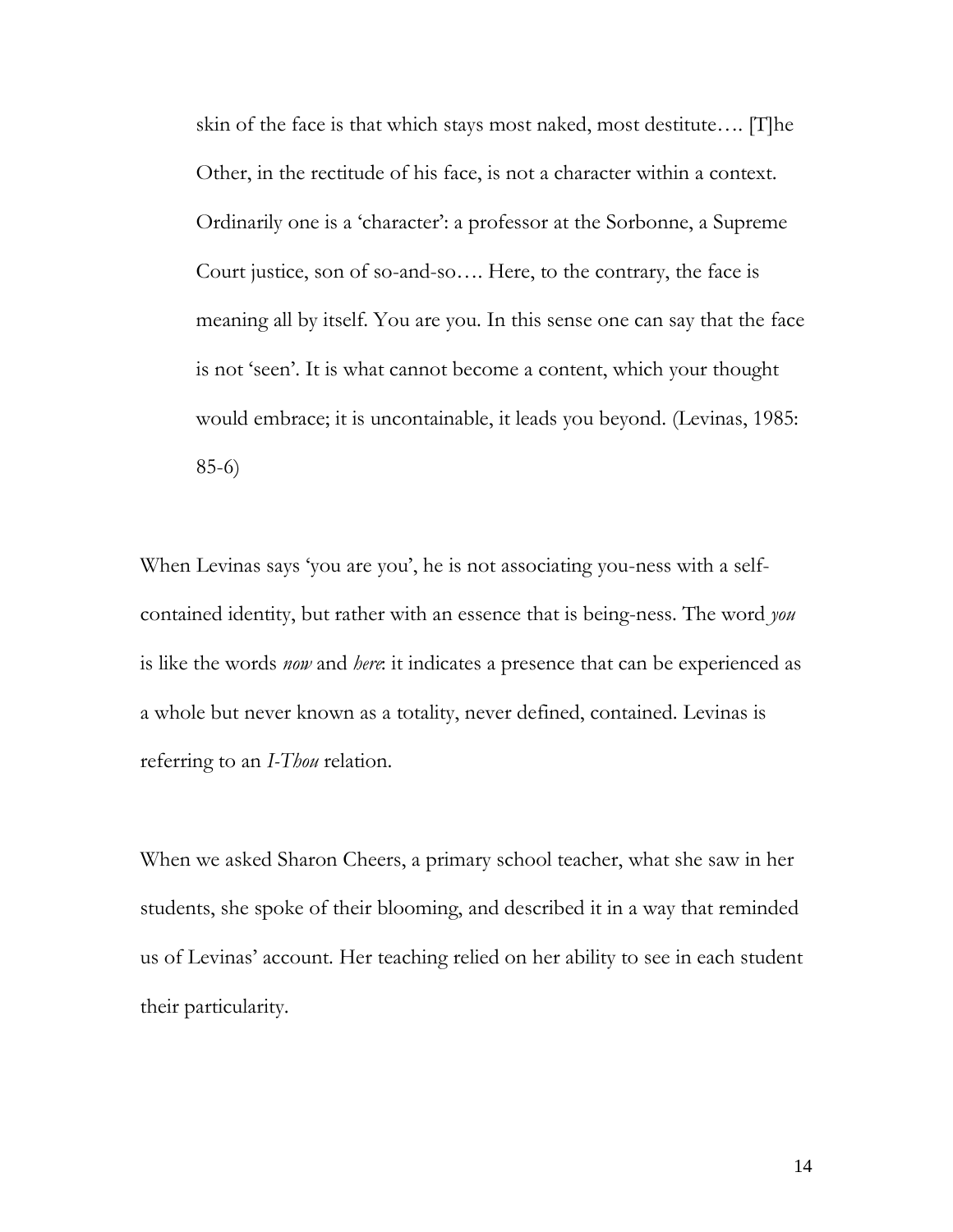You can definitely see talent in people, but you can also see them as a person. That constantly amazes me. You can go down to that preschool and their personalities are there. They are true little people. So in saying you can see their talent, you can certainly see aspects of their personality that are strong, but whether or not that's a talent or just them, I don't know. In terms of something that you measure, in terms of competition, I wonder: *Competition in what? Competition in being a good person? Competition in being able to answer closed questions correctly? How do you measure a good thinker against a better thinker?* You can always set something you can measure and then compare students against that, but that's leaving out a whole lot. I suppose that's the whole other thing, how do you measure education?

To see the effect on students of the teacher's wholistic vision, let us cite Jenny Oliver's account of her maths teacher, Mr Simpson. In her senior high school years, Jenny had become burdened by people's expectations, pigeon-holed as a future lawyer or doctor on the basis of high marks. Rather than conform, she was on the point of dropping out entirely. Mr Simpson not only allowed her to find her way back, he helped her find her own vocation as a primary school teacher.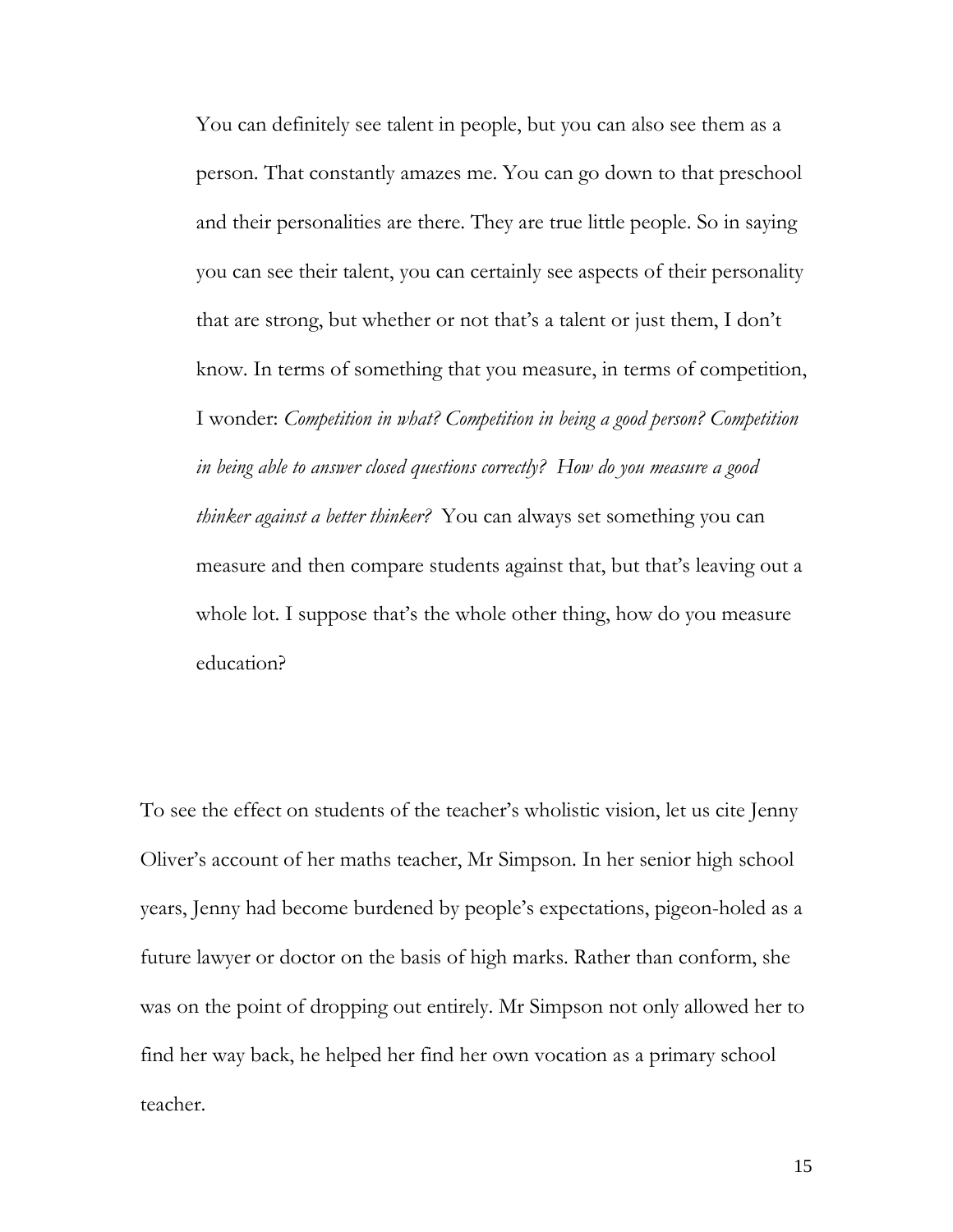He was so *there* for me, so gentle and so kind and he listened to what I said when other teachers had lost their patience or didn't know what to do with me. Absolutely encouraging. When I think about teachers like him, that's the classic thing in my head: *They made me feel like me!* Mr Simpson got the picture, he got the whole personality. And I guess I became even more me because I was totally devoid of anxiety. When people have expectations of you they see one slice only, whereas Mr Simpson saw the whole and I could flourish.

Jenny was debilitated and constrained by the pressure of expectations; Mr Simpson made a difference because he saw that she would always be more than dux of her class, a doctor or a teacher, even if she were any of these things. Any defined identity would be only a slice of Jenny. Being there for her, Mr Simpson helped Jenny to relax and be herself, to find joyful ways of realising her potential. The world was again full of open promise. When Mr Simpson *saw* his students, he saw the potential that made each unique and incomparable. This insight underlay his ability to draw out the students' potential by drawing out the best work they could do.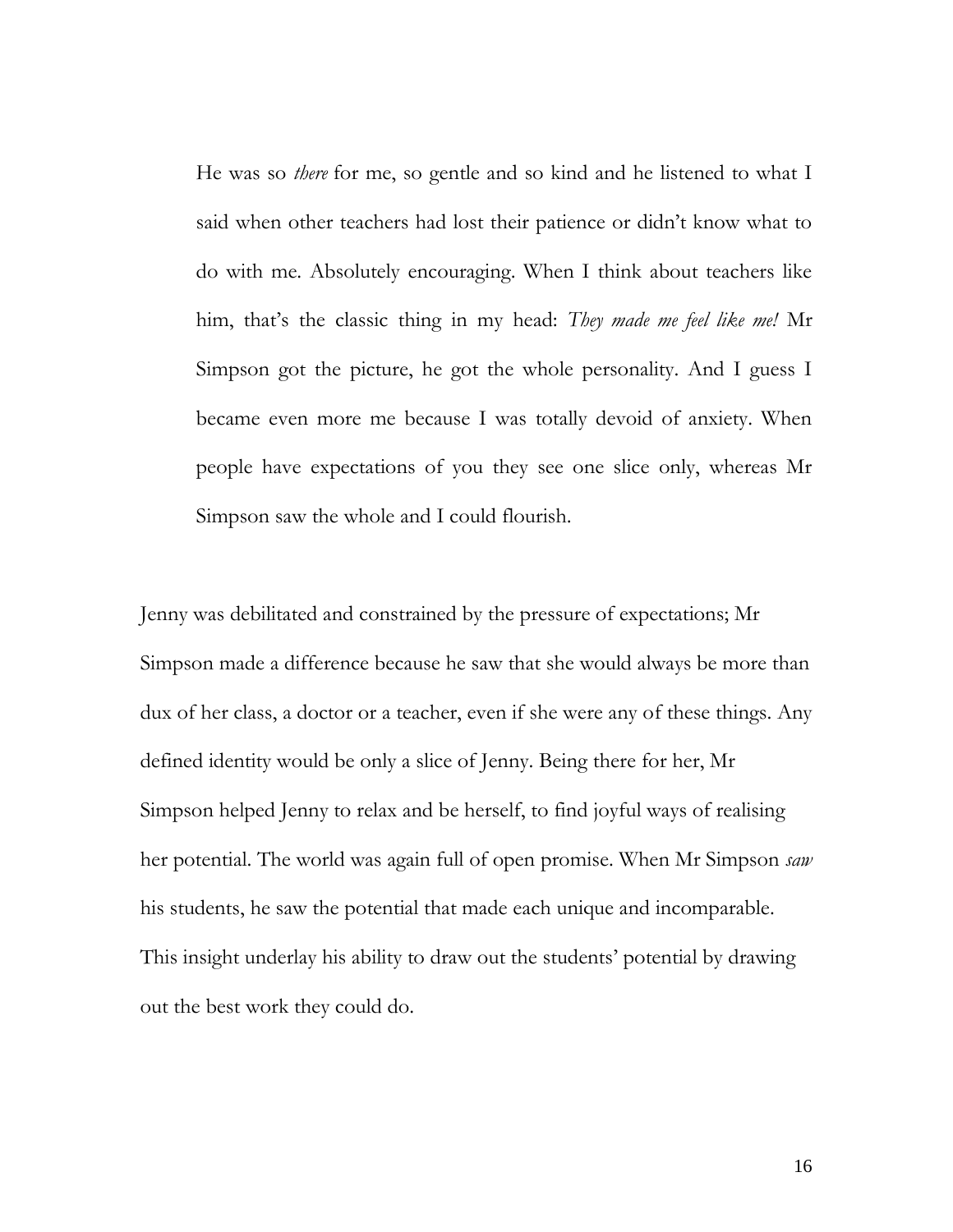It is important to be conceptually precise here, for potential is a word with different understandings that have different implications for teaching. As Sharon implied, potential is often confused with talent, seen as a measure of innate ability. To see the student's potential in this sense is to assay them as raw material and, on the basis of this, set educational expectations. The temporality here is future-oriented linearity, involving prediction and projection of a preestablished identity. Jenny, for example, was generally expected to become a doctor, and expected herself to maintain her brilliant academic record. Although often presented as a form of praise, such expectations actually constrain the student's potential, establishing an identity that becomes a measure of their life. In the face of these expectations Jenny experienced such anxiety that she lost a sense of the inherent value of education.

A richer sense of potential, one based in an *I-Thou* rather than an *I-It* relation, arises when teachers like Mr Simpson see students in their uniqueness, as whole people whose capacities exceed any definition or prediction. Instead of setting up external standards that distract students from their current situation, these teachers only ask for what the students can do at any given moment - their best. All they require is that students commit themselves, refusing to hold back because they think they've done enough or reached their limit. They're asking not that students be the best but that they do their best.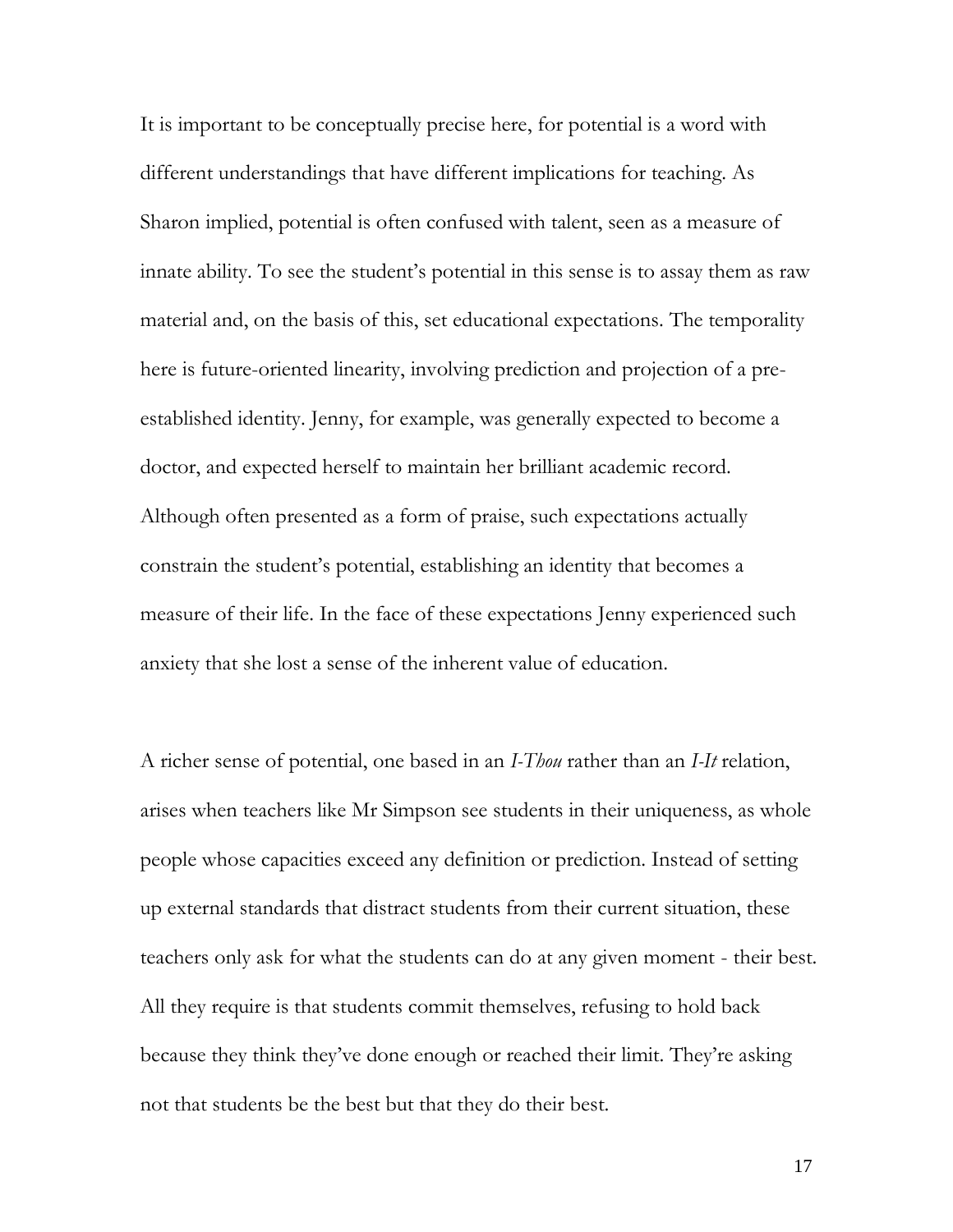Whereas talent is an objective thing that can be tested and measured from the outside, no words can describe potential. It comes as epiphany, Jenny told us, through the wonder of direct encounter with the infinite. Potential is not a thing that is seen but a sense of wonder that is experienced through a love of learning. The teacher can see the students' potential because students reopen the teacher's horizons:

## *Jenny Oliver:*

What I see in the children in my class is their potential. It is an epiphany. For me as a teacher, it's an absolute privilege. When I look at them, when I look at their writing, and I see what they have the ability to be, oh my gosh, like leaps and bounds beyond me. When I think about what I want them to learn, I want them to see what their potential is, and to realise it as best they can for themselves.

It is interesting to look at Jenny's story alongside the account we were given by Kym Lawry, a high school teacher, about the responsibility of the teacher. Because Kym knows what students and others offer him, because he knows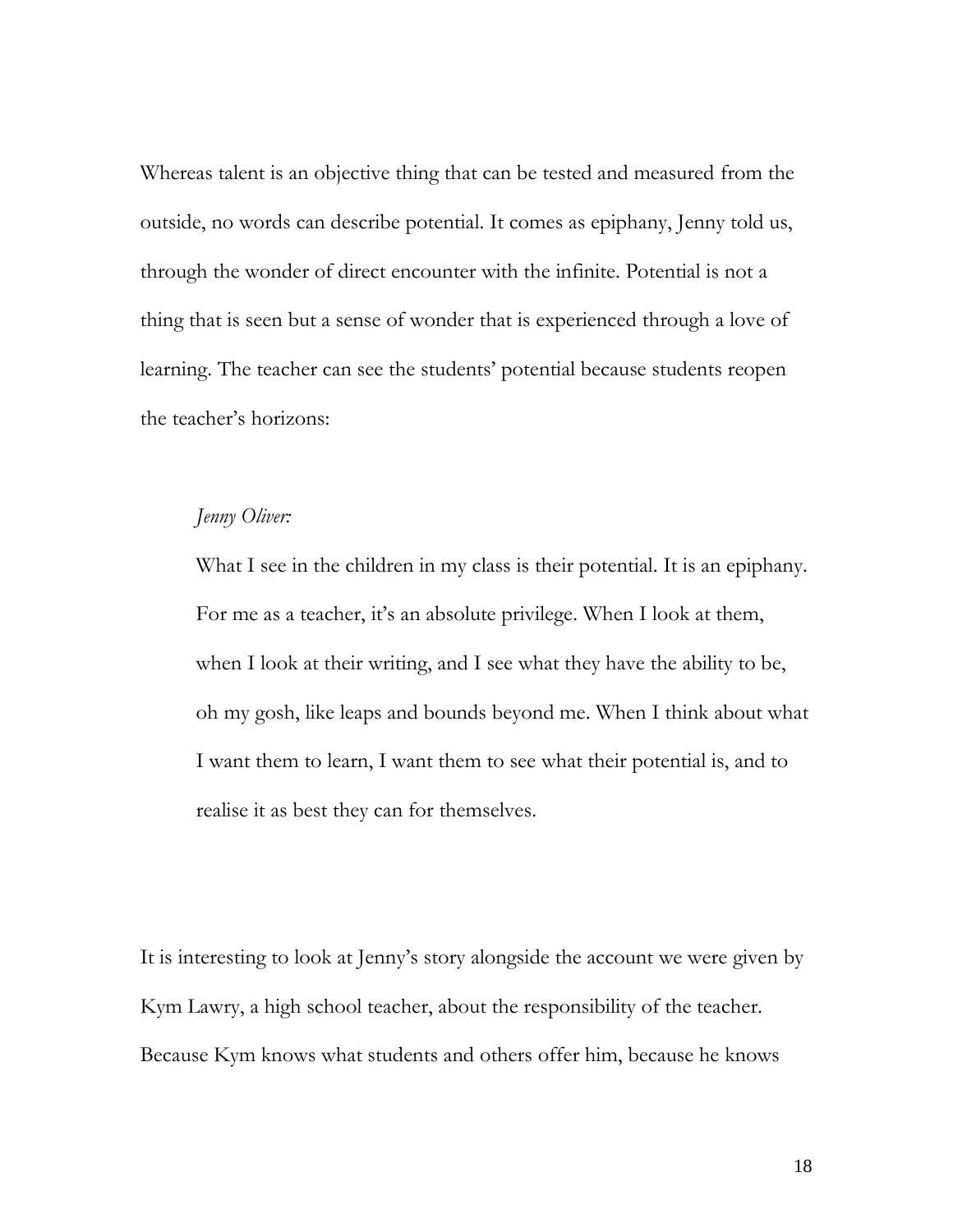that potential unfolds through playing a part of a whole, he knows that it will only be the students' relations that give them lives that will fulfil their potential:

I'm passionate about teaching physics, but a physicist's view of the world is just one part of the story. It's a nice coherent story, but you have to say *Look, physics offers one way of looking at the world, find some others. Find something that excites or engages you. You have to do more than just survive, get a house and a car. You have to find meaning.* That's why my involvement in the school is wider than physics. I've run trips to Samoa where we've got involved with primary schools and Australian Volunteers Abroad.

In a wholistic sense, my role as a teacher is to play a small part in equipping students to become successful humans. What you're hoping to do is help them become happy, positive, enthusiastic, committed, just, engaged members of their society. I want to show them that there are lots of different ways in which they can be involved in life and make a contribution. This is not old-fashioned charity, but a sense of responsibility: *What's your response to the world?*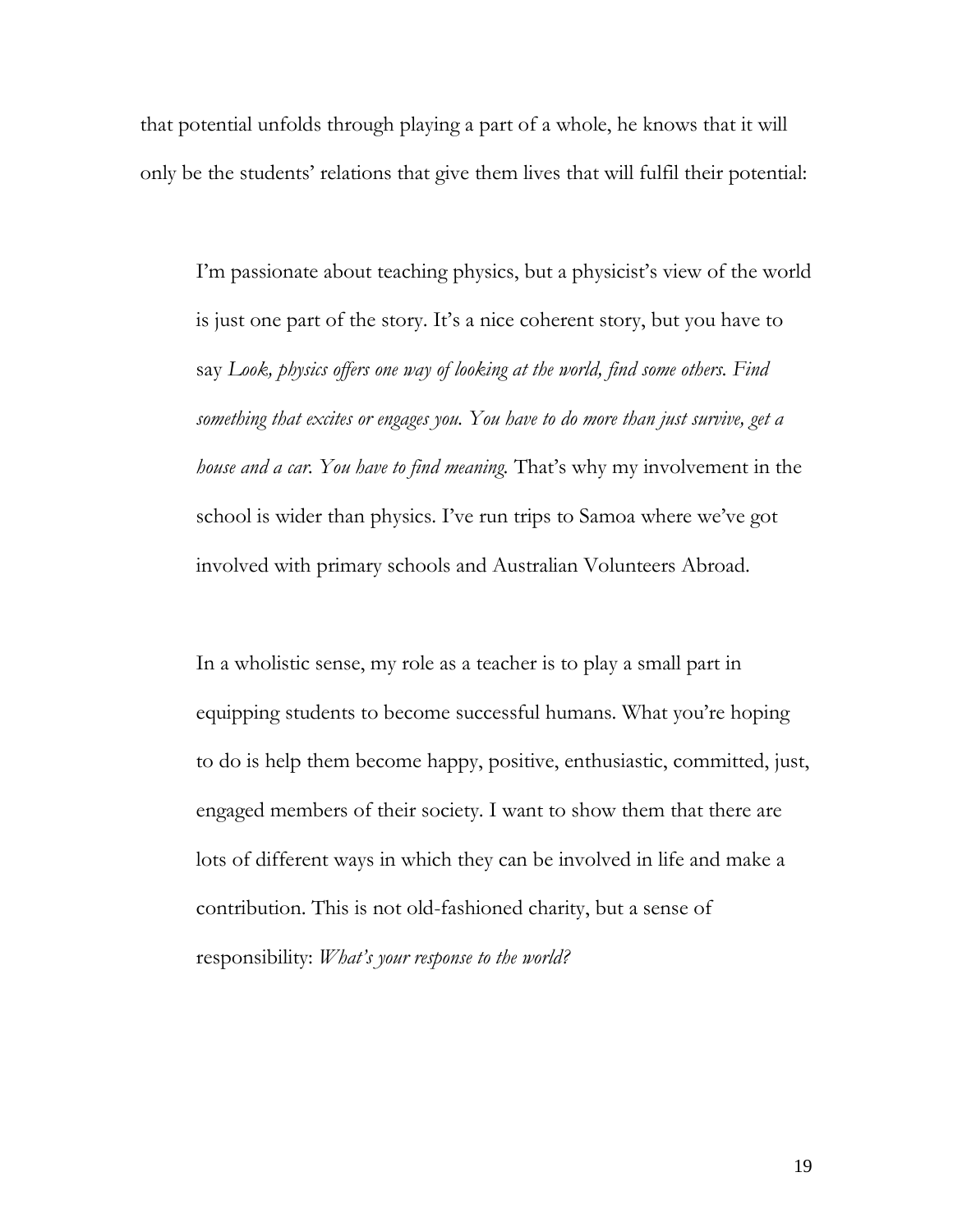Teachers like Mr Simpson and Kym have faith that if the students go about their lives with an open heart, they will find their unique paths and fulfil their potential. Students whose lives are most whole and most fulfilled will be those who become most engaged with their work, with other people, with the world and with themselves. Whether in school or outside it, engagement is the way to learning and learning is the development of engagement. By engaging with *other people's realities*, we learn to draw out our own potential and become most fluently and creatively ourselves.

What teachers ask is that students maintain openness, an honest relation with their lives. The teacher's responsibility is to help them develop awareness of issues that might alienate them from their work, and they do this, with love's honesty, by calling the students' attention to work that is anything less than whole-hearted.

Many interviewees turned to organic metaphors to discuss these responsibilities to students. Jenny Oliver said that Mr Simpson let her 'flourish', English teacher Judith Moreland-Mitchell spoke of students 'blossoming'. The philosopher Raimond Gaita told us that teaching was a planting of seeds: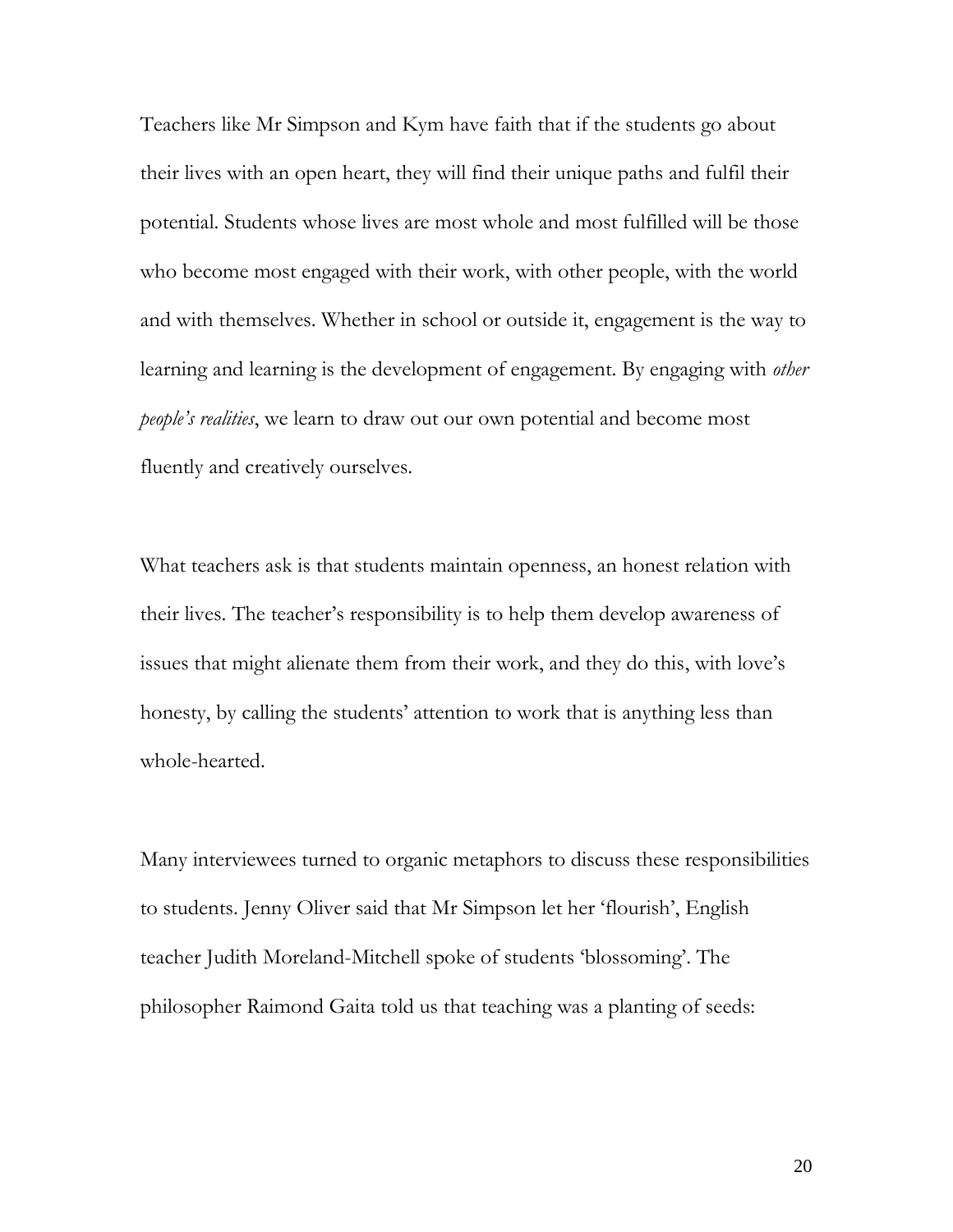Years after I first met [Martin Winkler], when I despaired of teaching, he told me that there are two ways to think about teaching. One is to dream of pulling a switch that will make a thousand lights come on. Another is nourished by the image of passing a candle from one person to another, or of planting seeds, not knowing when or where they will grow. It was the wisest advice about teaching that I have ever received. The seeds he planted in me were then still germinating. They grew only many years later, when I wrote *Good and Evil: An Absolute Conception*, which I dedicated to him.

Whereas the logic of prediction presupposes an already determined world, a finite world without creative possibilities, potential is experienced in a living organic world. To anyone with eyes to see, the seed already has within it the history of life; it holds an evolutionary potential that is never finalised. Each seed is unique, yet each is the whole miracle of life. Good teaching relies on the ability to see this universal essence in the uniqueness of each student.

It is this logic of potential that accounts for the remarkable fact that teachers find qualities in a world governed by quantities. However many students they have in a year, however many years they have taught, good teachers find the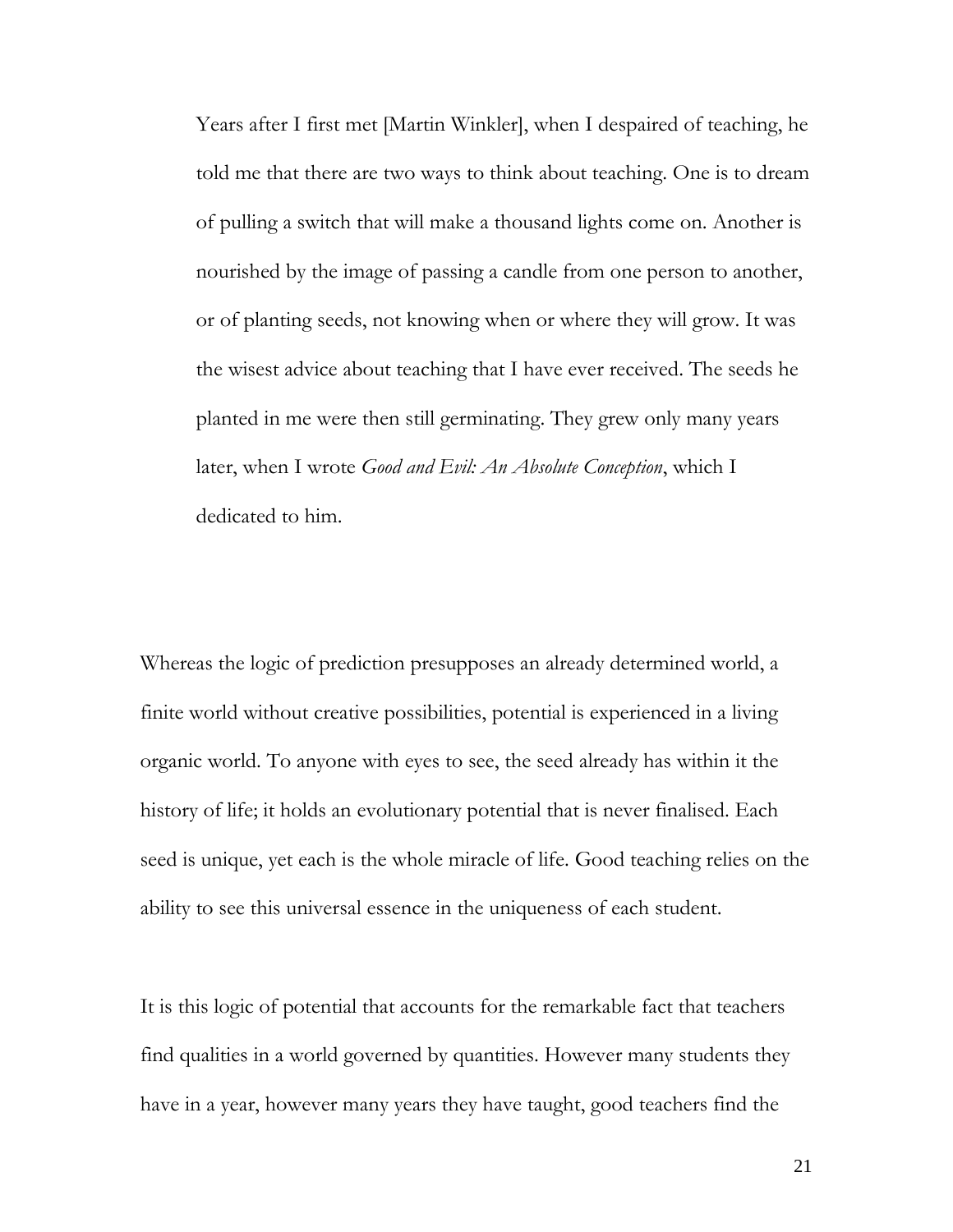unlimited capacity to be amazed by the uniqueness of each student. Competition is used in schools to help students extend themselves, but teachers' relations to students are not based on competitive rankings. There is no competition for the teacher's respect.

A consequence of the teacher's vision is their need to accept the uncertainty of lived time. Martin Winkler's tone has hope but no triumphalism. He knows that any attempt to guarantee the outcomes of teaching removes the life of the process. We can plant seeds, and nurture the vulnerable seedlings in our care, but their fate is as open to delight and disappointment as the rest of life. We cannot control life but if we can learn from its ups and downs, we can grow, and it is growth that gives life a sense of wholeness.

#### **Passion and patience**

Passion is one of the words most used about good teachers, and it is commonly assumed that it signifies the energy inputs made by teachers to students. The foregoing discussion has implied, however, that this assumption relies on a faulty understanding of the temporality of creative learning and teaching. The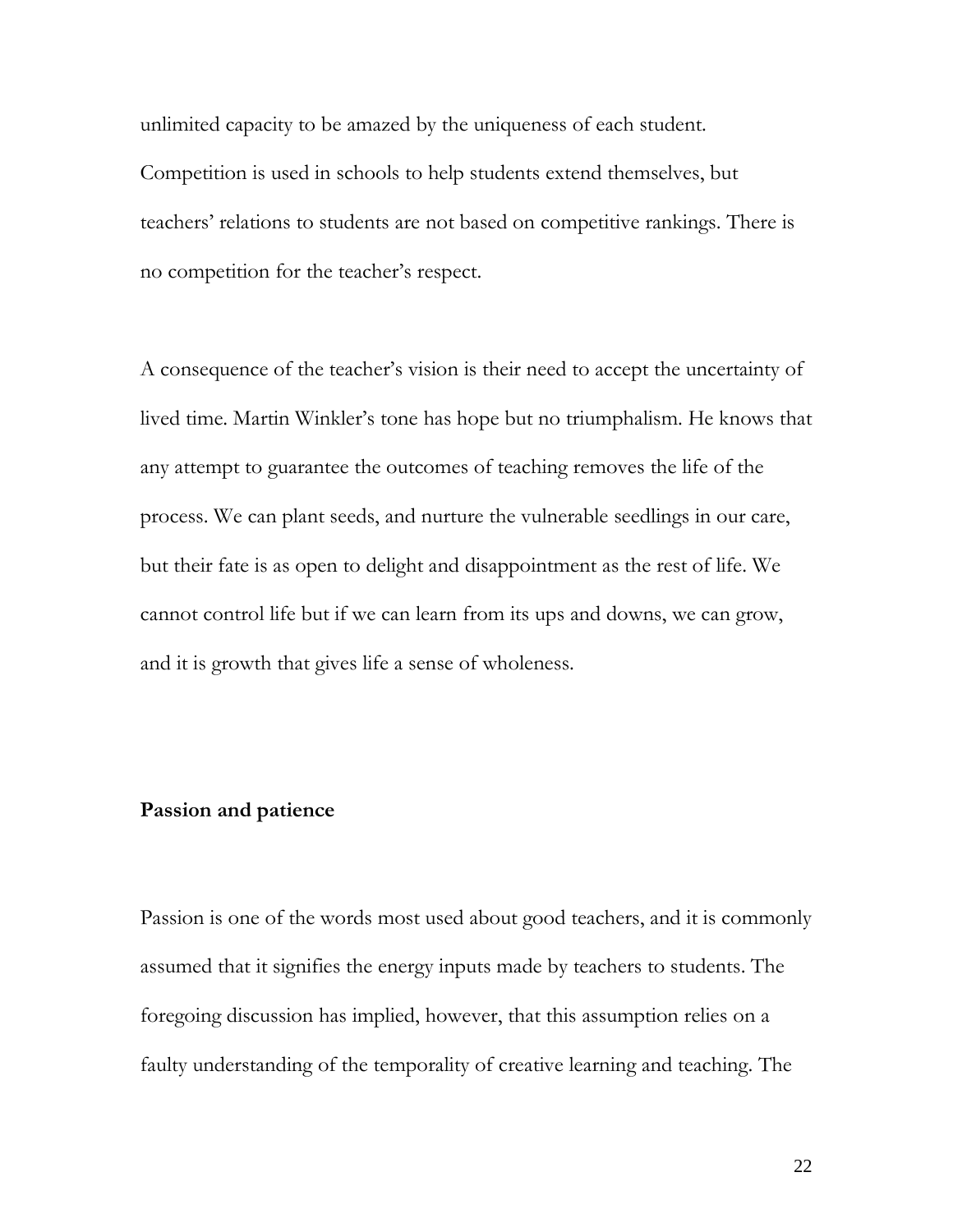quality of energy in the lively classroom is not restless or adrenalin-based. It is a liveliness that has within it a stillness, because it is working with a potential that is already present.

Sharon Cheers alluded to this slowed-down and opened-out sense of time when describing the dynamic characteristic of the classrooms of her mentor, Alison Pegus:

As soon as you walked into Alison's classroom, you could tell it was working. There was lots of movement, lots of different things happening, but there was still a sense of calm. It's a feeling more than anything. You could tell she was not just listening for the sake of listening, but really listening to understand what's going on for that child. I suppose her passion came through everything she did.

Passion is a word commonly confused with desire, but Sharon's insistence on the significance of classroom atmospherics indicates its basis in a relation that is open rather than driven. Passion, enthusiasm and inspiration are all concepts from religious tradition, pointing to a spiritual and soulful vitality that emerges when people come together. The hum of the classroom involves everyone, yet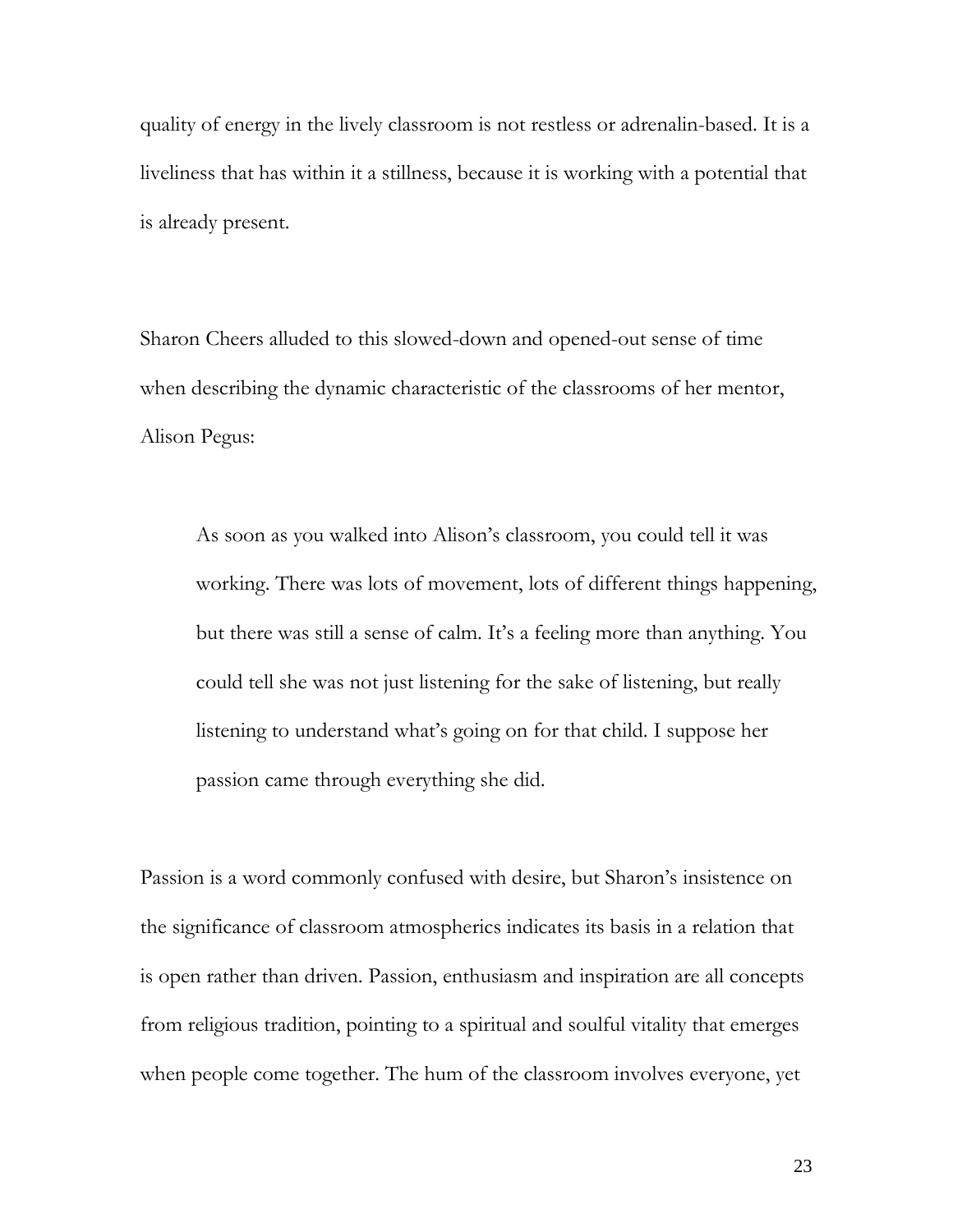is beyond the control of even the teacher: something *happens*, without anyone making it happen. This is an understanding of spirituality that places it within the ordinary world, for the classroom spirit comes from these children and this teacher at this moment.

While Sharon links Alison's passion to calmness, broadcaster Julie McCrossin links passion and patience when describing her life-changing teacher, Mrs Miller:

Passion, patience and boundless personal relationship with each girl, they're the three qualities of a great teacher like Mrs Miller. The most passionate, erudite, curious hunger for learning: that was the spirit I got from Enid Miller and it's alive and well.

Mrs Miller's *passion* was her genuine love of reading, literature and performance: 'she wasn't bunging it on, she was absolutely authentic: she really loved Donne and Shakespeare'. Mrs Miller's *patience* was evident in the faith she had in the girls' ability to learn through performance: she allowed them time to find their own ways into the roles and hence the plays. Her *boundless respect for each girl*  manifested her compassion: 'she had the ability to make everyone feel special.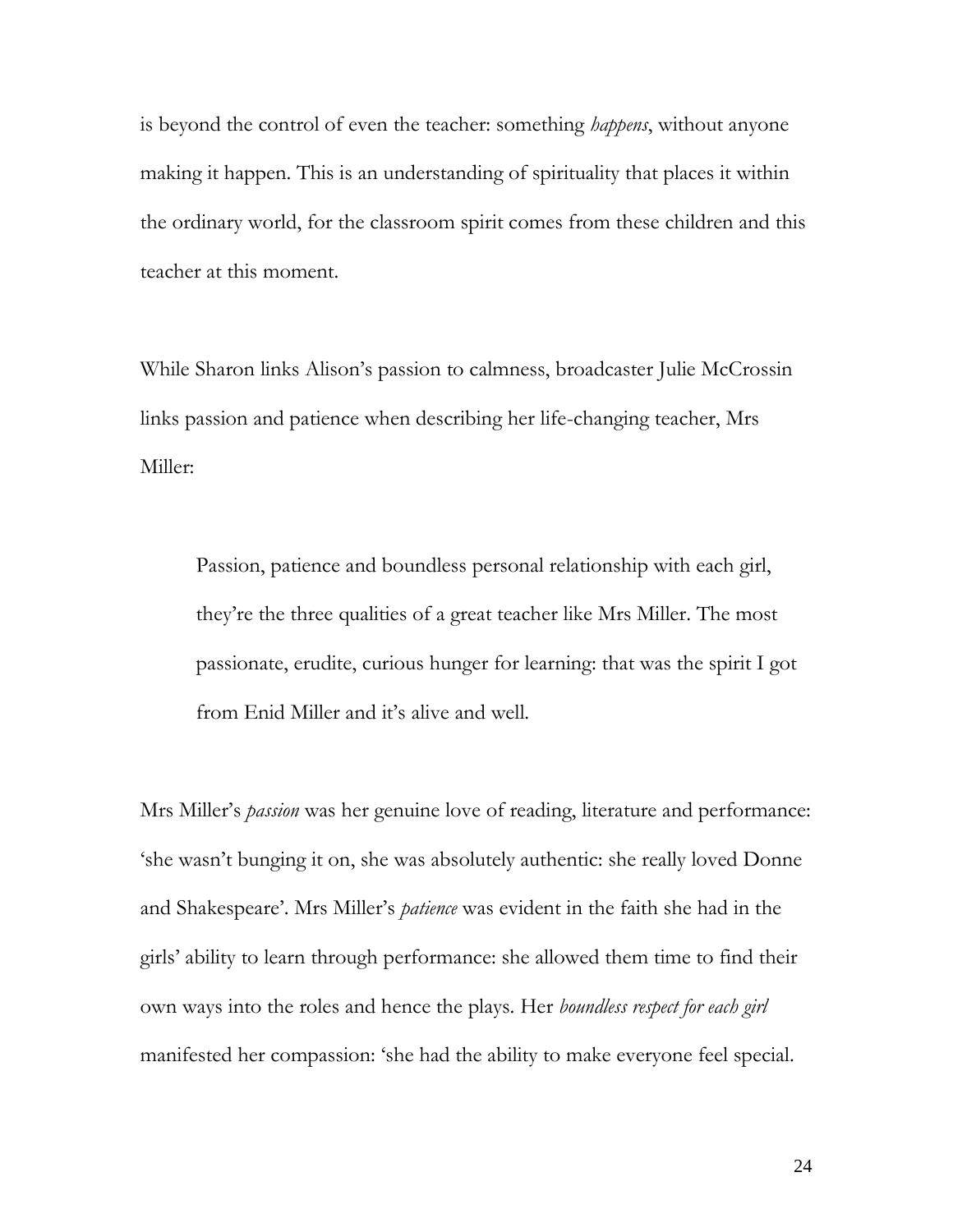She really cared; that's the human connection'. These three qualities came together in the curiosity that characterised Mrs Miller's classroom. Julie said:

What I mean by really teaching is the ability to arouse, to stimulate to learn, so that the student is made curious and wants to take independent additional action. They're enthusiastic, electrified. Good teachers have a gift, a vocation, and the core of it for me is that they want you to learn as much as they want to learn themselves. In fact it goes deeper than that. Mrs Miller thought she could learn from students. She felt how Julie and the others responded to the trauma of Lady Macbeth and in this way she could experience the trauma of Lady Macbeth afresh.

The classrooms of Alison Pegus and Mrs Miller combined passion with patience, movement with stillness, exuberance with respectful attention. Such combinations remind us that passion, as its etymology implies, is an energy that involves passivity. It is something you receive, something that moves you; it is the compassion of patient devotion. By suspending the trajectory of the desirous self, passion returns students' attention to the task at hand, to the present. Patient and receptive, it provides the time students need if they're to mature.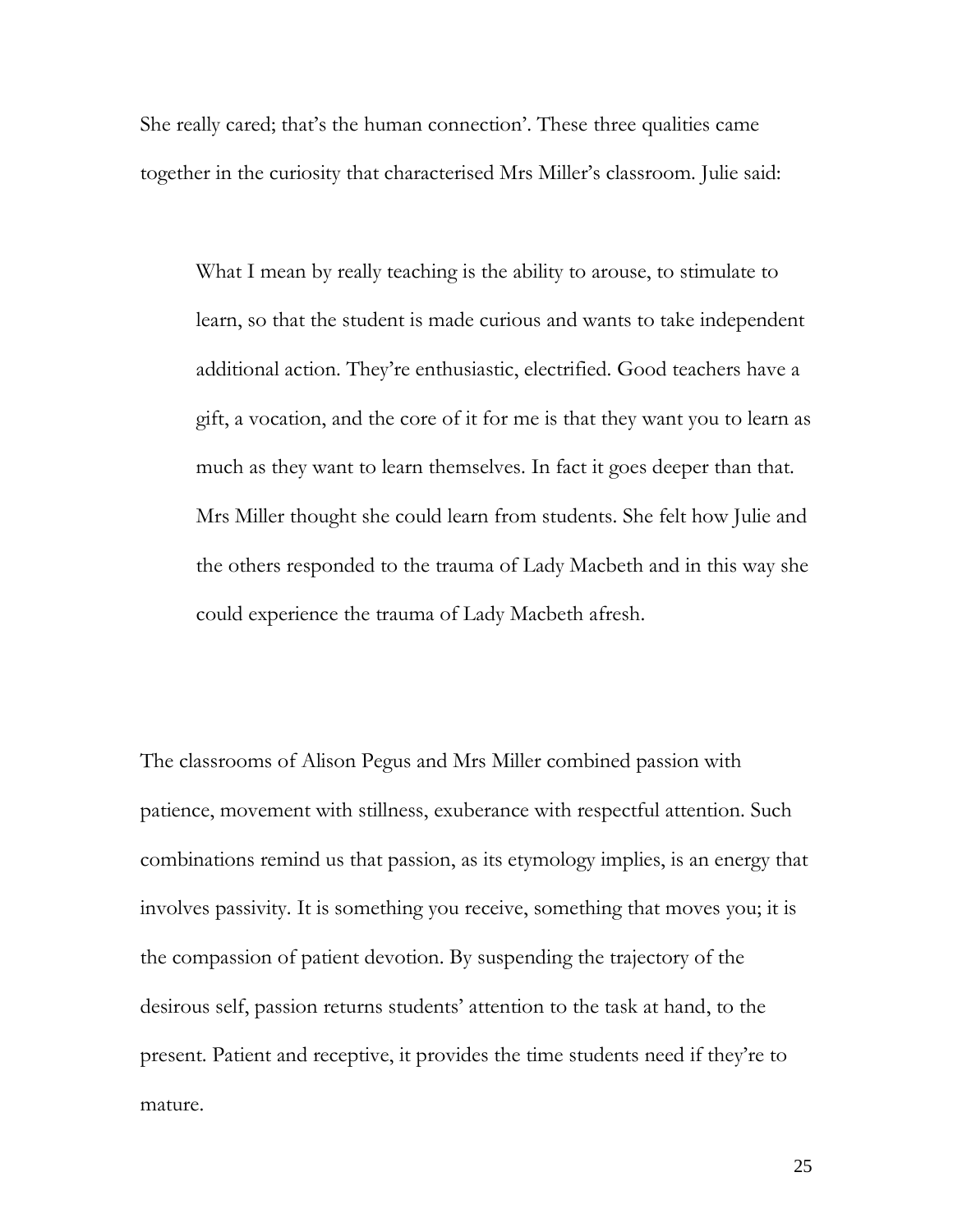Think of Mrs Miller's students performing Shakespeare in class. They are not rushing to interpret Shakespeare, and they're not distracted by the prospect of exams. They simply devote themselves to the particular lines of speech before them, playing with them until they ring true. When the lines resound with the vitality of a full body, who is providing the energy? Is it Shakespeare? Julie? Lady Macbeth? Western civilization? Mrs Miller? What time are the students in? Who is active here and who is passive? It is the unanswerability of these questions that gives passion its cognitive power. When it is passionate, the work of Mrs Miller's students will be true to both Shakespeare and the students. This authenticity will be the proof that lessons have been well learned.

In her account of Mrs Miller, Julie several times linked enthusiasm and passion with curiosity. Open to receive what lessons have to offer, interested to see what they will learn about Lady Macbeth and what she will teach them about themselves, students face their day with faith and hope. This is not a curiosity that seeks satisfaction but one that enjoys being part of Shakespeare's universality. It is not faith in any *thing*, or hope for any identifiable outcome; it is acceptance that the only life available is the one that unfolds from here and now. This class matters. It is not a lesson about life: it is life, it is the world.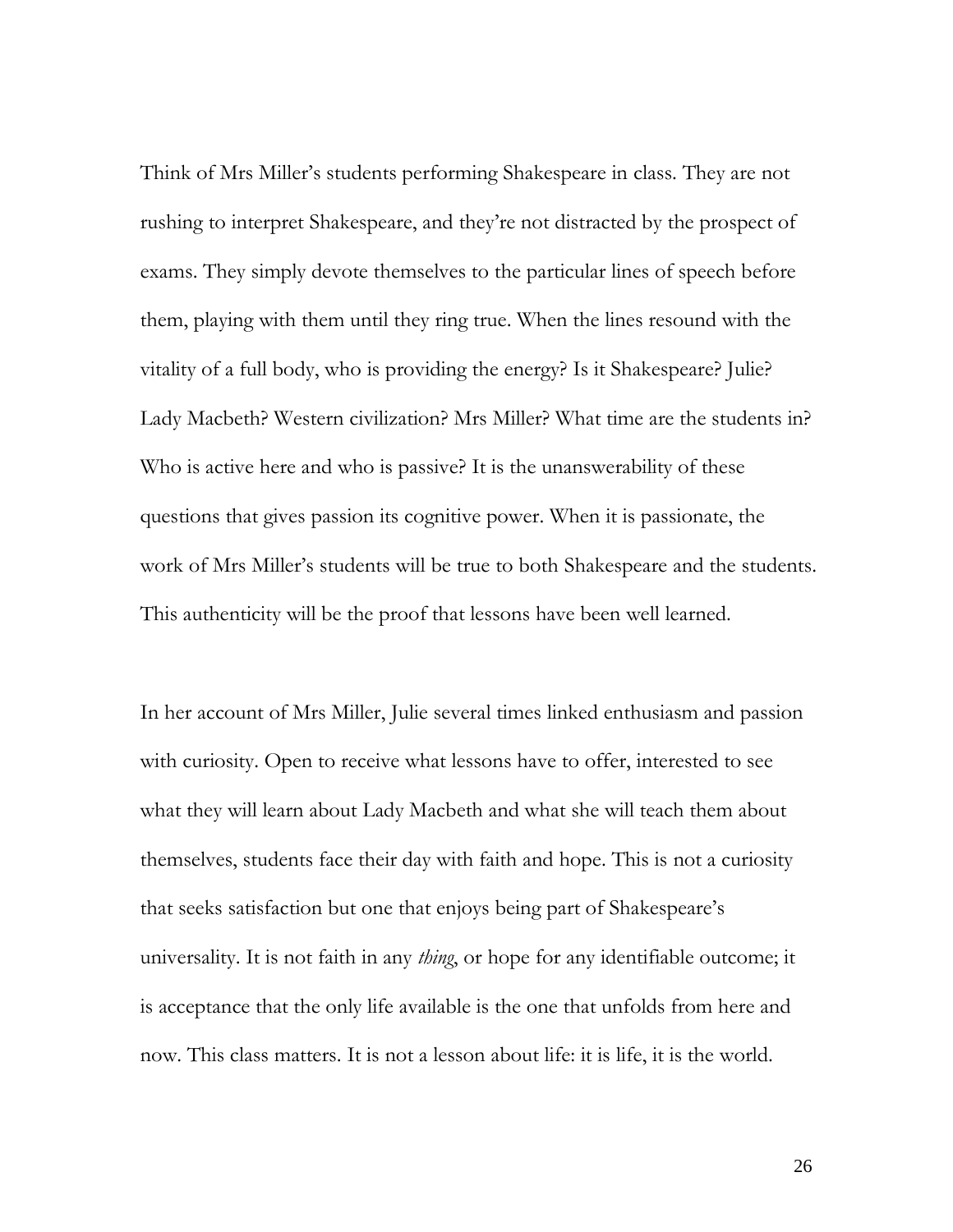What happens if, by contrast, passion and love settle on an object? When lovers define themselves through the beloved person or thing, the other loses their infinitude and becomes an object, desired as an idealised reflection of the lover. This is an ethic that blocks learning because it disrespectfully denies difference. Without difference, the desirous self is closed off from the whole, and potential is reduced to the narrowness of a subject's aims.

#### **Ritual and presence**

If education is a relational process, and teachers cannot unilaterally generate a creative learning experience, they nevertheless have a crucial role in establishing the conditions within which relationships can flourish. For example, kindergarten teacher Vicky Yannikouros told us that she devotes the whole of term one to establishing the routines that make her students feel physically and emotionally safe. Without this safety, she told us emphatically, no child can learn:

Once you've established this feeling of safety, you can vary your teaching mode. The class hums along. So, I'm not advocating running a militant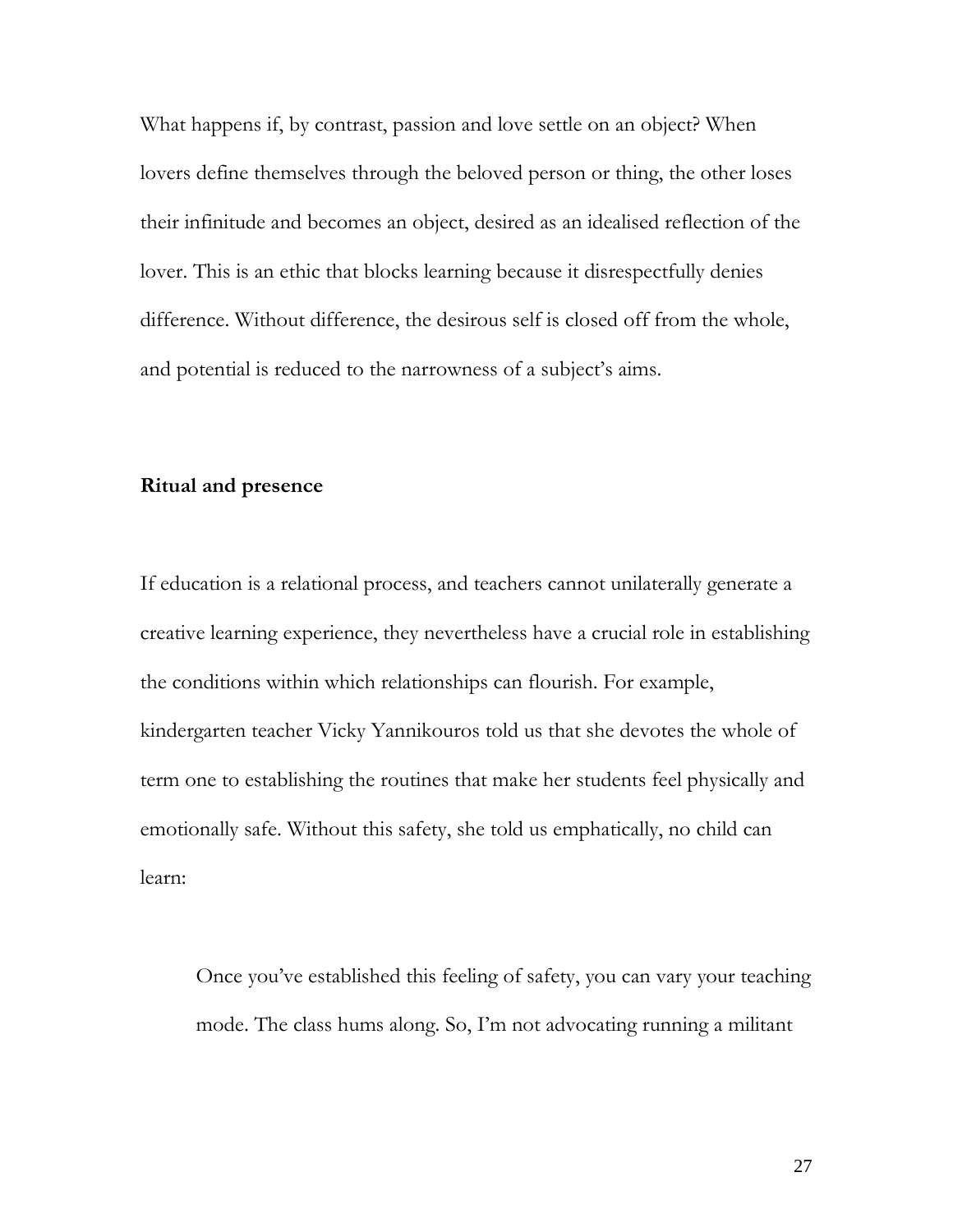classroom where children can't breathe without putting their hand up. On the contrary, I think those routines in a sense free them.

Vicky believes that the generation of this order is the most difficult task facing teachers. Yet, once it is established, classroom management becomes inconspicuous, able to rely on patterns of conduct integrated into the learning environment. Without this reliable authority, students feel abandoned, too anxious to learn.

Once a classroom has come to life, the teacher's authority is embedded in the formality of everyday rituals and routines. Whereas imposed routines seem boring and repetitive, the formal routines of a trustworthy environment support the presence that is creatively open. The formality of ritualised time actually produces a fluent attunement to the unfolding of time.

Let's examine this by returning to Jenny Oliver's account of Mr Simpson.

High school was a troublesome time for me. I took the weight of the Higher School Certificate on my shoulders - the whole angst thing. One of the things that helped was that Mr Simpson's maths teaching was so regular. He was so constant. I can remember we'd walk in and there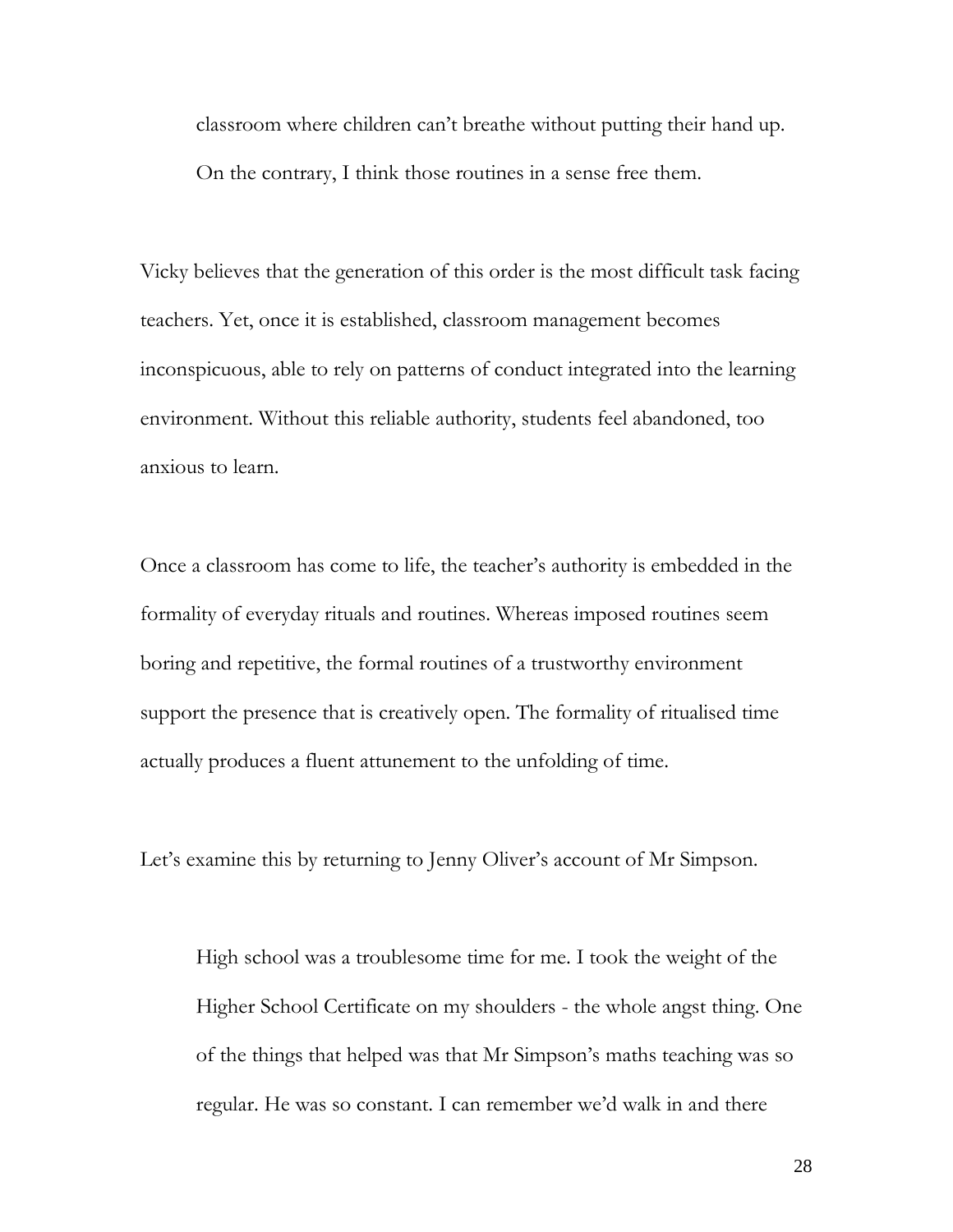were mentals. Then he would go into checking homework - we'd do that. Then we'd have a little talk about a new concept. Then we'd do examples – I can remember it so clearly. Then we'd start the homework and also – rain, hail, whatever - if we wanted to see him at lunch time for help, he was there without fail. In the morning, at recess, at lunch time, without fail. I come back to that word reassurance. It felt supportive, rather than boring. If you create that calm, supportive, anxious-free zone, the doors are open. It encourages that risk taking.

Jenny's trust in the classroom routines was based on her acceptance of her teachers' authority. Because Mr Simpson's greater experience gave him a better sense of what the curriculum required, and of what Jenny could do, the steadiness of his schedules soothed her *angst*. Instead of being distracted by the future, she could focus on the task before her: when they were doing maths mentals, *that* was all they were doing. Because of its stillness, the classroom became a sanctuary in Jenny's troubled life.

The logic of this *calm, supportive, anxious-free zone* is often misunderstood. People assume that creative work involves personal expression and confessional intimacy. Such an environment, however, makes people too self-conscious to get out of themselves. On the contrary, it is an interested impersonality that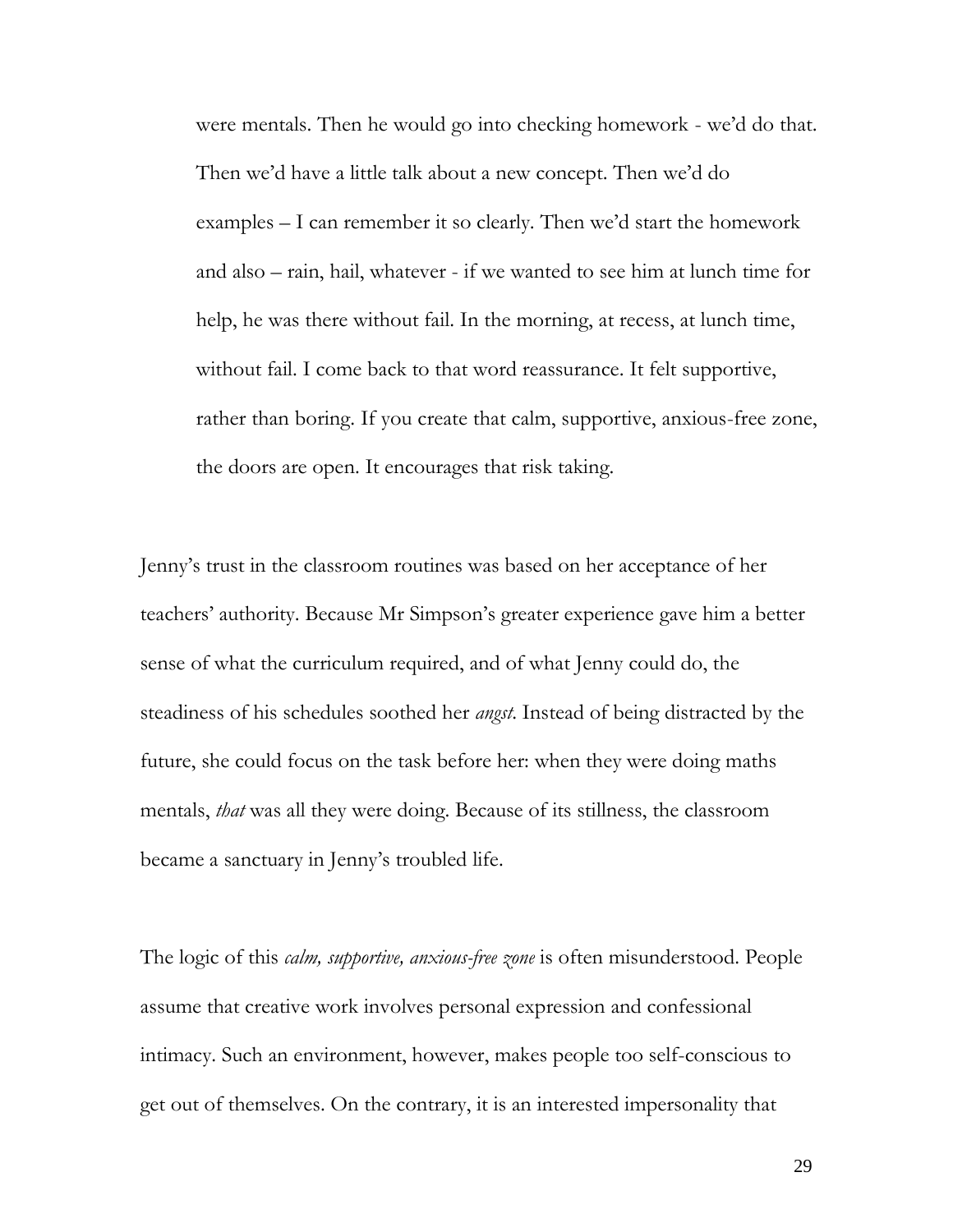allows students to explore the aspects of their lives that elude their self-images. The ritual element of schoolwork held Jenny, slowing time and allowing her to fully engage with the problems. Ritual is a form of flow: it allows work to develop grace and fluency by keeping us in the present moment.

With the quiet presence of a shepherd or guardian, Mr Simpson transformed Jenny's experience. We could call the joyful patience of his classroom a 'potential time', comparable to the potential or holding space discussed by Winnicott (1991). Within this time, Jenny could easily uncover possibilities hidden from her controlling mind. An error on one day would dissolve when it revealed a better way to approach the problem, or revealed the potential of another question.

Jenny's light awareness of Mr Simpson is like that of a young child playing in the presence of an un-intrusive mother. According to Winnicott (1990: 30-34), this is the situation in which a capacity to be alone develops. When we are alone, we are in the presence of someone else, someone who guards us but who does not need to interfere. Mr Simpson could provide this support because of his own maturity, his own patience and trust, his own ability to hold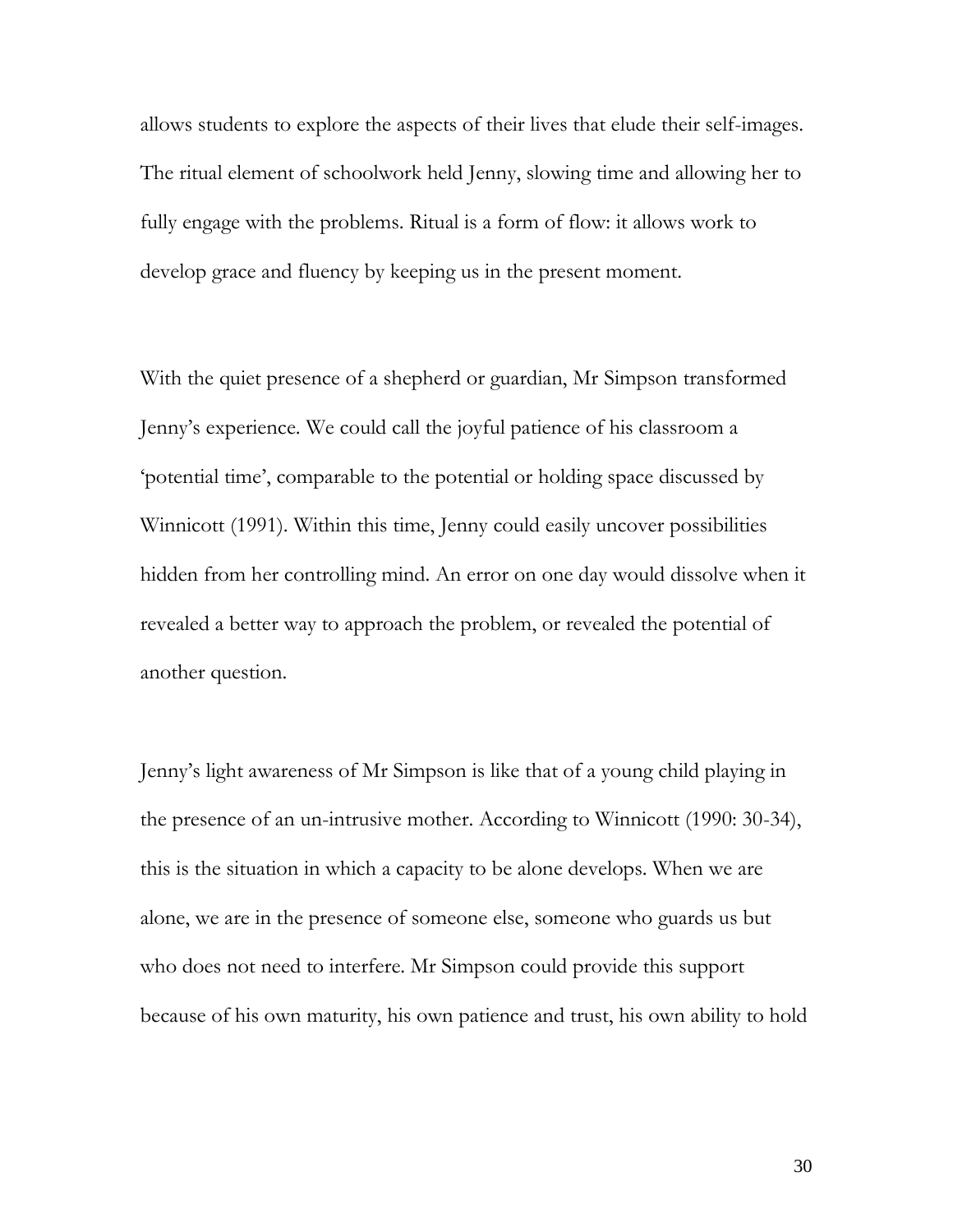his fears and desires without projecting them onto a world that is thereby made an external environment requiring control.

When Jenny left Mr Simpson's classes, he remained with her, continuing to support her, in the working rituals she had come to love in his class. In this potential time, she could witness herself with mercy rather than observing herself with judgement; she could have a creative relation with her failings, fears and wounds.

## **Practice and maturity**

Maturity arises when we learn to live in time. It is the skilful ability to be present and empty, the patience that allows time to unfold. David Ritchie, an actor and teacher of performance studies, told us that it is this maturity that allows us to recognise newness in every repetition:

I have found the more experience you get as a performer, the more you realise the value and mystery of time. We tend to think spatially and visually; language is just full of visual metaphors and it's very poor in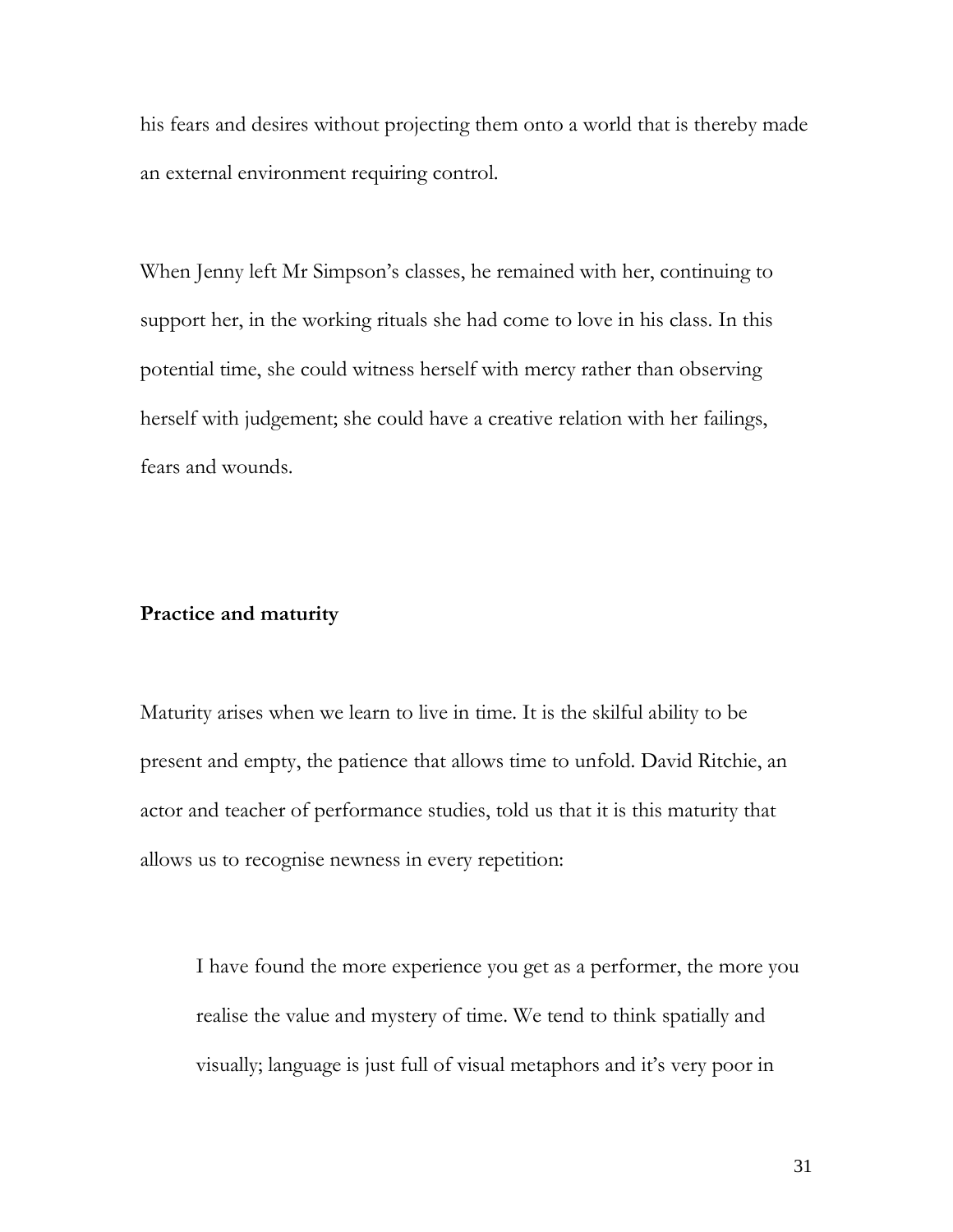temporal metaphors. So when you have the practice and skill to go into something that works in the dimension of time, you are constantly discovering something mysterious and wonderful and terrific. It is fascinating dimension -- stillness and time are very powerful.

Through practice, David can lose his self-consciousness. Entering the life of a play, he brings the play to life, speaking and moving with a rhythm that is just right. Good timing and grace are gifts that practice brings when it makes us humble enough to receive.

To explain how teachers help students develop this mature and skilful relation to time, we will tell a final story, that of oboe player Diana Doherty. When trying to live up to expectations, Diana sought out a famous overseas teacher, initially expecting him to perfect her technique, by eliminating mistakes. At this stage, she was, she told us, her 'own worst enemy', often paralysed by a sense of inadequacy. The turning point came when a dramatic failure forced her to stop and reflect on her relation with her work.

Through talking with a friend, Diana found a holding capacity that allowed her to become aware of the psychodynamics of perfectionism. She could see the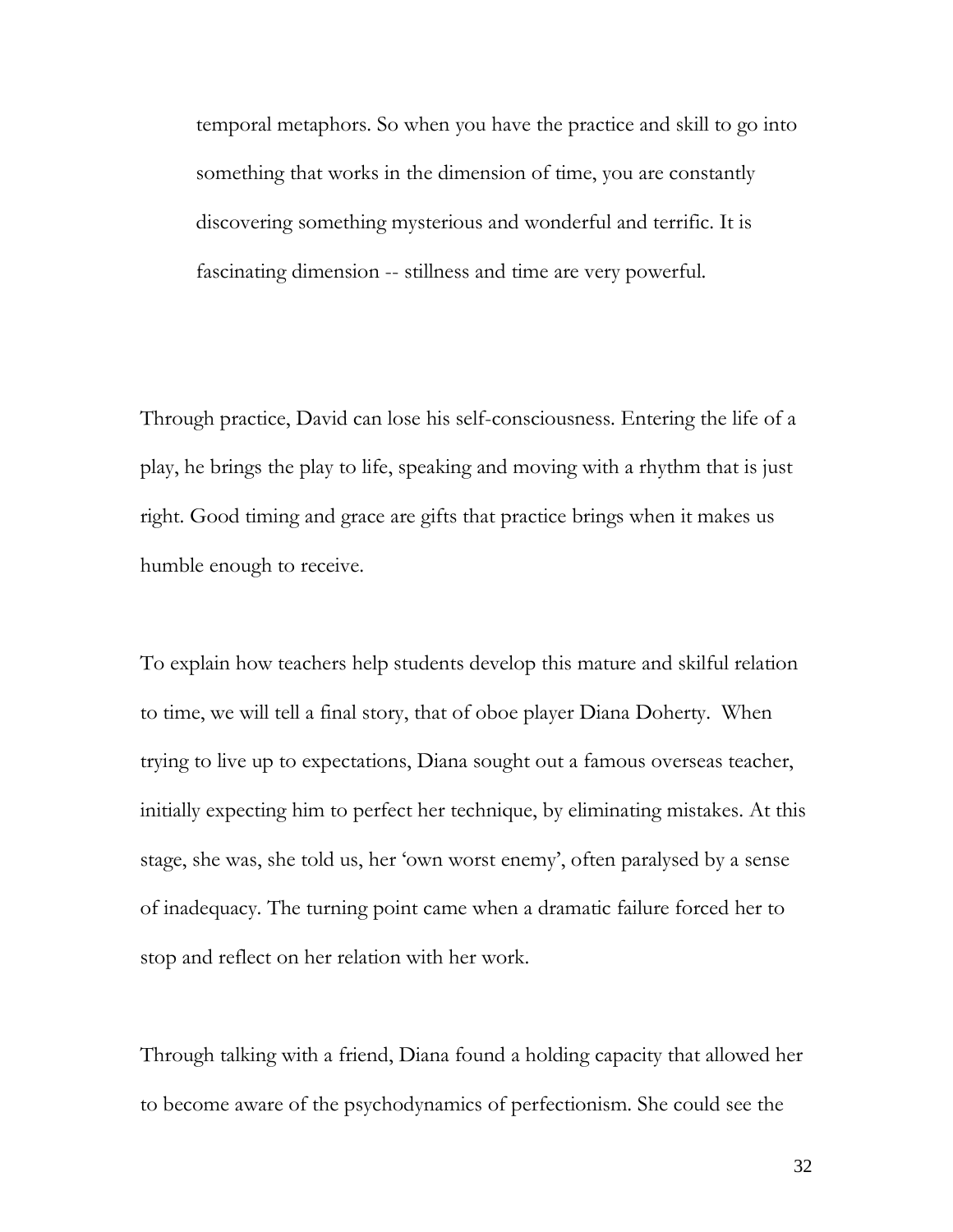harmful effects of self-condemnation, but she could also sympathetically understand the neediness that underlay perfectionism. With awareness, she learned to be alone with her instrument, and enjoy the surprises that arose; things that she once would have regarded as mistakes became moments of interest: *What happened there? Does that tell me something about my breathing? What would happen if I changed my posture?* This curiosity also changed Diana's relation to perfectionism itself. She learned to treat symptoms of intolerance as useful warning signs; by holding perfectionism she could wait until it redirected her to the love of music. Maturity came, she told us, when tolerance and curiosity transformed perfectionism from saboteur to guide.

Compassionate awareness not only teaches Diana how to play, it teaches her how to teach:

I've done a lot of work on myself, addressing my perfectionism, and building a healthy confidence rather than being so critical of myself. This has helped me understand other people. Because being alone in a room with your instrument makes you confront all your imperfections, understanding how you relate to the world is the most important thing. So what I'm doing in teaching is helping a student to develop a way to deal with themselves. Some of these people will not go on to be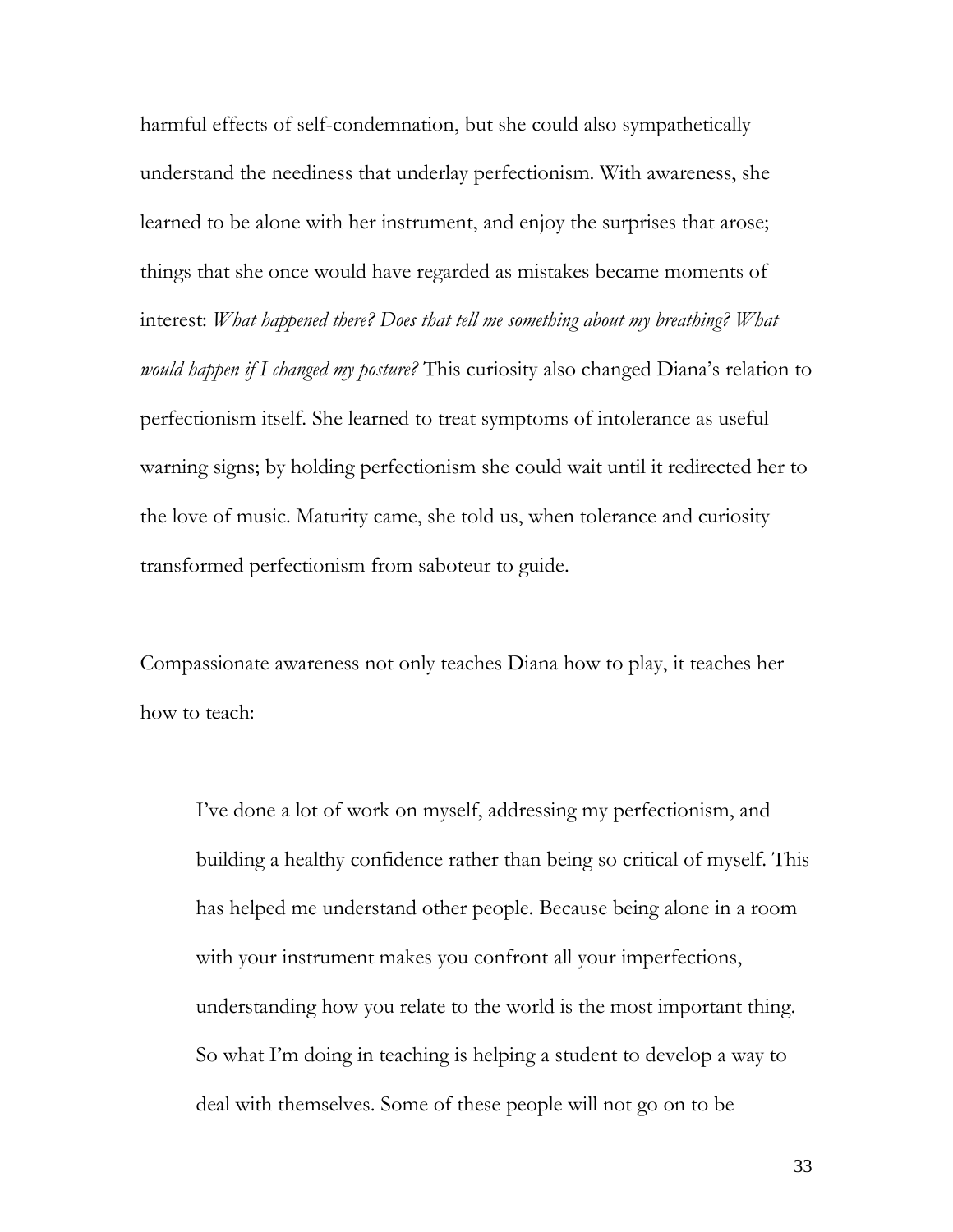professional musicians but hopefully these skills will be useful for them, not only in the musical context, but helping them analyse themselves without putting themselves down.

Diana can help students develop a creative relation with time because she is, as she says, holding her own demons. She teaches students by teaching herself in their presence. This is not a modelling of excellence; she is not perfect, she is real. It is awareness of vulnerabilities that allows Diana to be open to her students' potential.

As you become more mature, and learn who you are and what you can do, you become more able to focus on other people rather than seeing everything through the veil of your own insecurity. I think too that aside from teaching, what's really important for me is that I always want to learn, I always want to know more, I always want to get better as a person. I want to be a good example to students of how to be and how to live and so I think, the most important thing, if I'm teaching, is that that doesn't stop me learning.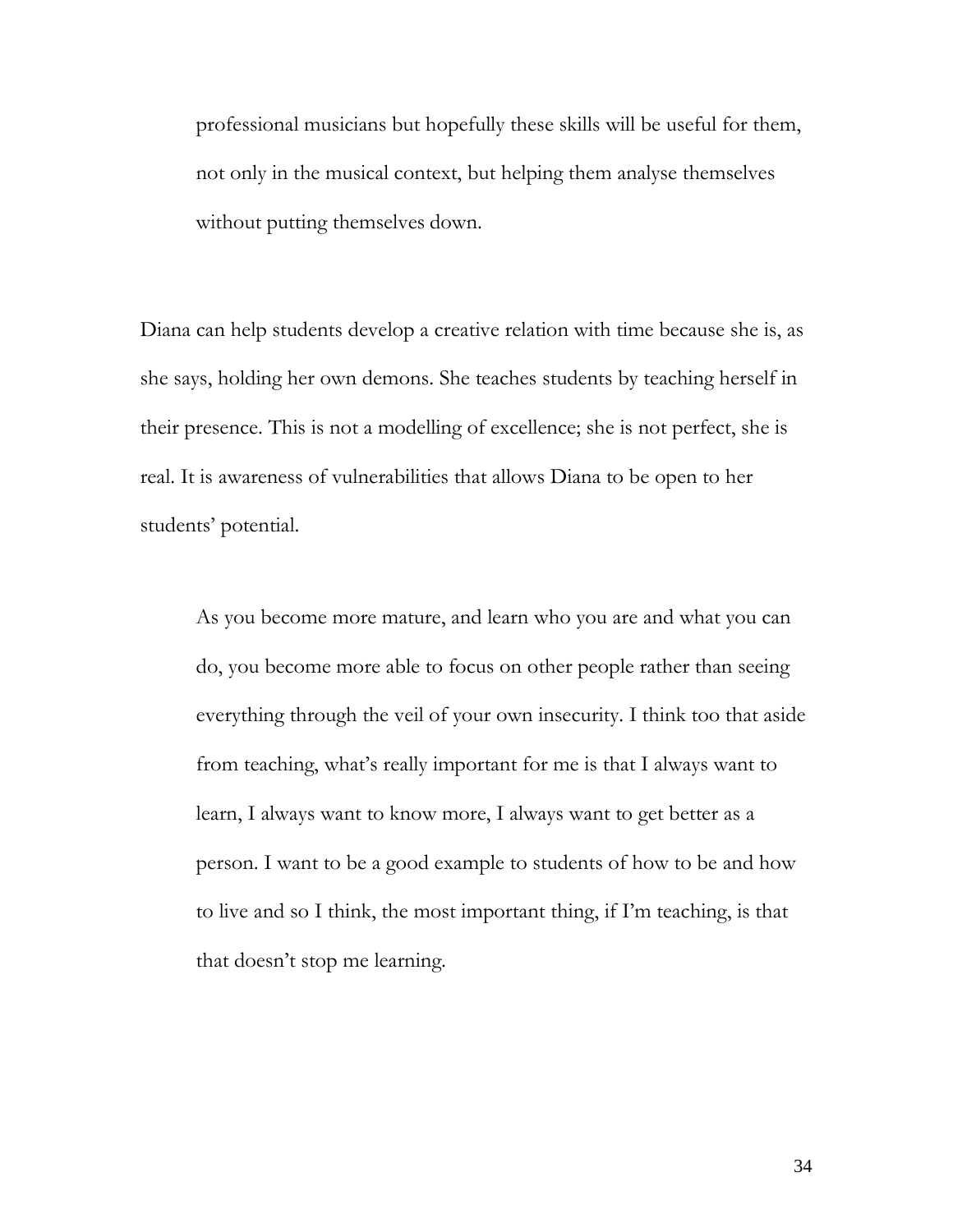When Diana talked to us, she used the word practice in two different ways. Early in her career it was a means to an end, a perfection of technique; now it is a musician's way of life, a discipline that has no end. If learning is a way of life, practice is a devotional ritual, an everyday service to your vocation. It is a word, like passion, enthusiasm and inspiration, that carries deep religious resonances.

Practice is the continuation through life of the temporal order provided by classroom routines and rituals. The patience that allows things to happen at the right time is learned through the rhythms of the school day, the slow and precise reading of a literary text, the steps by which you gradually unfold a maths problem.

By holding the desires of the ego, the discipline of practice alleviates anxiety and opens people to what they do not know they need to know. As Diana Doherty insisted, discipline is not a way of being hard on but kind to yourself.

One of my early teachers said it was better to practise as if you did not expect to get to a destination. That changed the picture in your mind and changed what you produced. Before that I would have practised for an hour and thought, *I've practised for a whole hour, how come I can't play better yet?*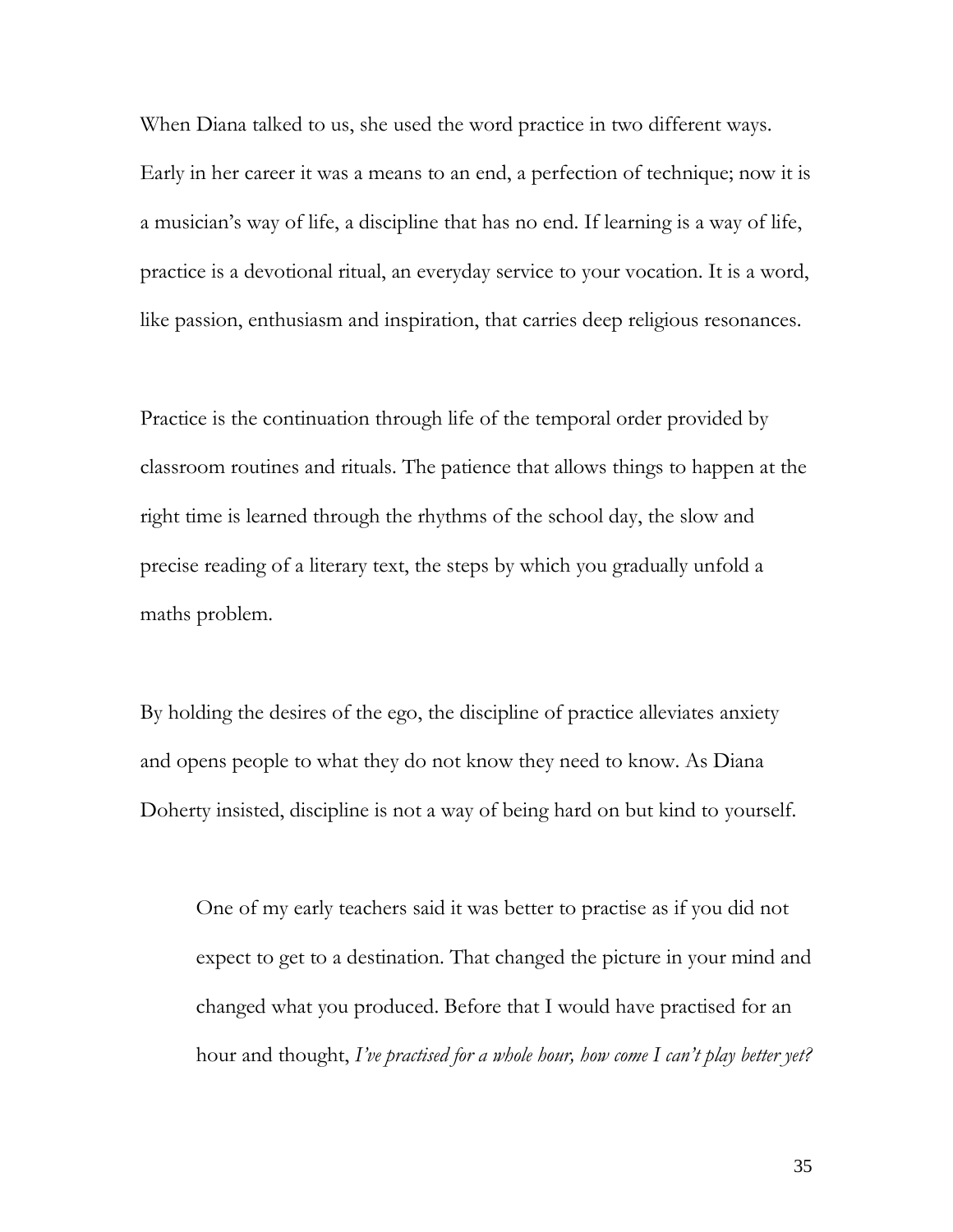I'd be really down on myself and frustrated and I'd just want to go and watch TV.

Students are often told that there's good practice and there's bad practice but I tell my students that any contact with the instrument is better than watching TV. The frequency of the contact is at least as important as the quality of the contact. By encouraging regular practice, I help students develop a healthy relationship with their instrument and themselves. If they expect perfection every time, they won't practise.

I'm happy even with postgraduate students to sit down and look at their timetable and work out a practice program, because I think that routine and structure in one's day really helps. It keeps the mood healthy and positive; it keeps you focused on what's important, and it removes anxiety and guilt about when to practise. If I don't have a routine I get into an anxious state: I've got e-mails to answer, faxes, letters to answer, phone calls to make, and so I'm anxious because I want to practise but if I practise and I haven't done those things then I can't concentrate on my practice, but if I do those things and I don't start practising until 11.00 then my mood starts to go down because I'm already feeling guilty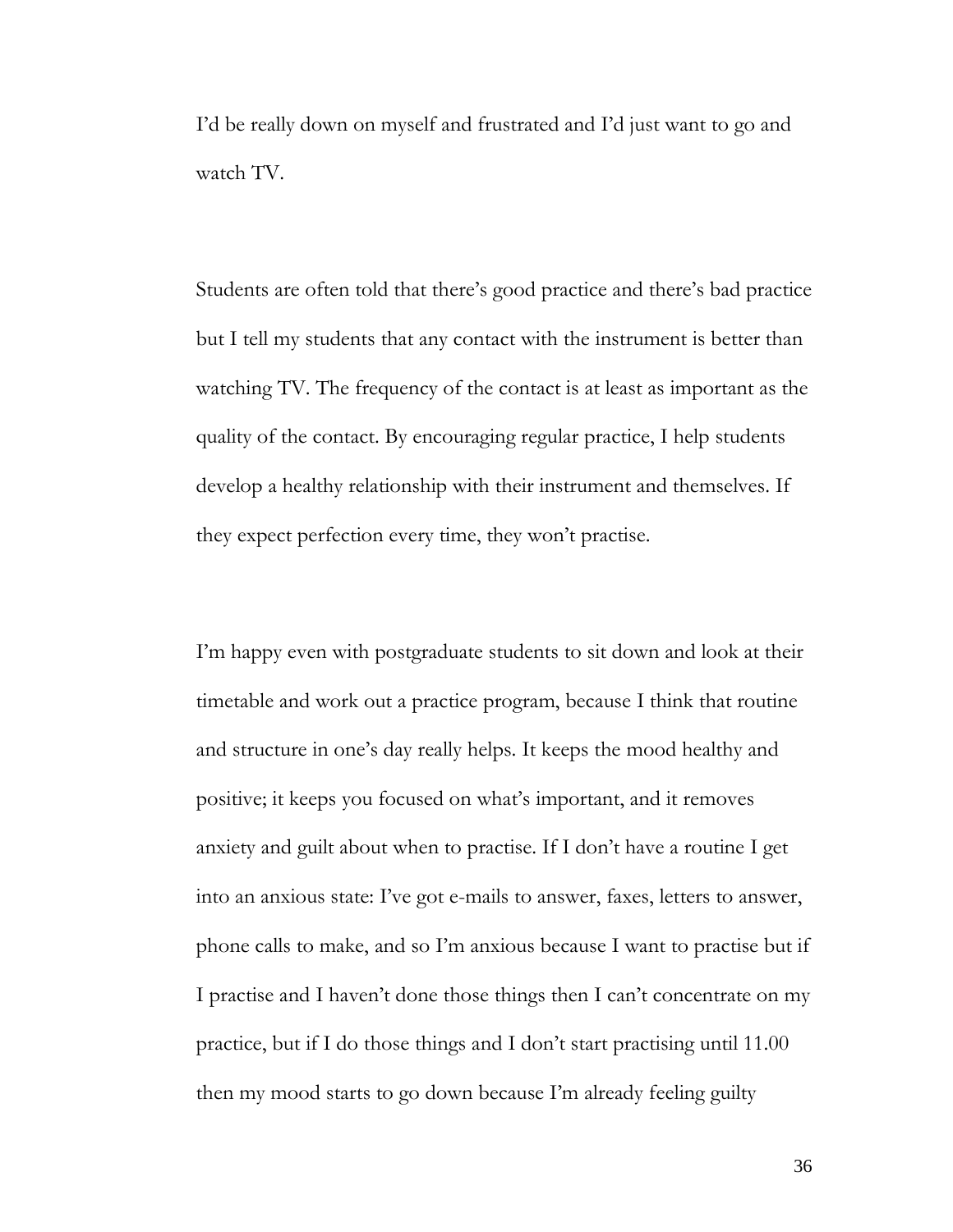suddenly, so it just never gets done. But if you always do the same thing more or less everyday you know where you are. I have breakfast at 8.00 and then I practise from 8.30 until 10.00 and then I'll go out and see what I'll do with my day. I feel more comfortable if I've got that practice under my belt first. I can say *Look, those things can wait, I've just got to practise*. And then I'll feel much more confident talking with these people.

This practice regime uses clock time to bring Diana into the stillness and fluency of the present. Like the bells in a monastery, her timetable calls attention to the part of life that matters now, promising that there will be time later for the different aspects of her life. There is a time for dealing with emails and phone calls; there is a time for students, and a time for the family.

Diana's practice is a way of life, the connection between different parts of life. Because the parts are not competing, they can enliven, refresh and augment each other. Rather than feeling fragmented, Diana feels the whole of her life in each of its parts. She feels held by this temporal order because she is becoming who she is.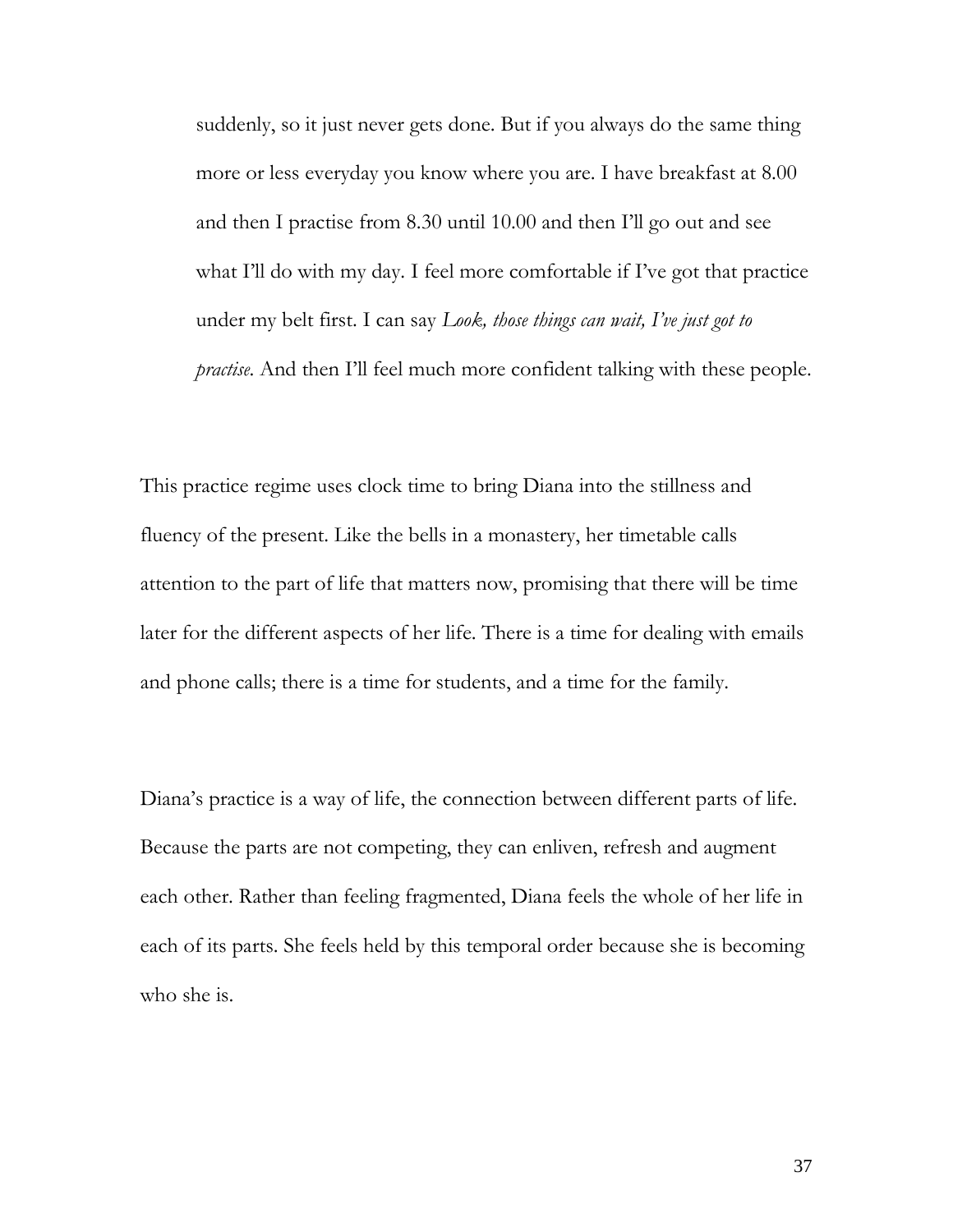It is only within the time of presence, the eternal, that the strange logic of this ontology, becoming who you are, can be appreciated. It is this time that makes sense of the simultaneous experience of surprise and recognition in moments of creative learning.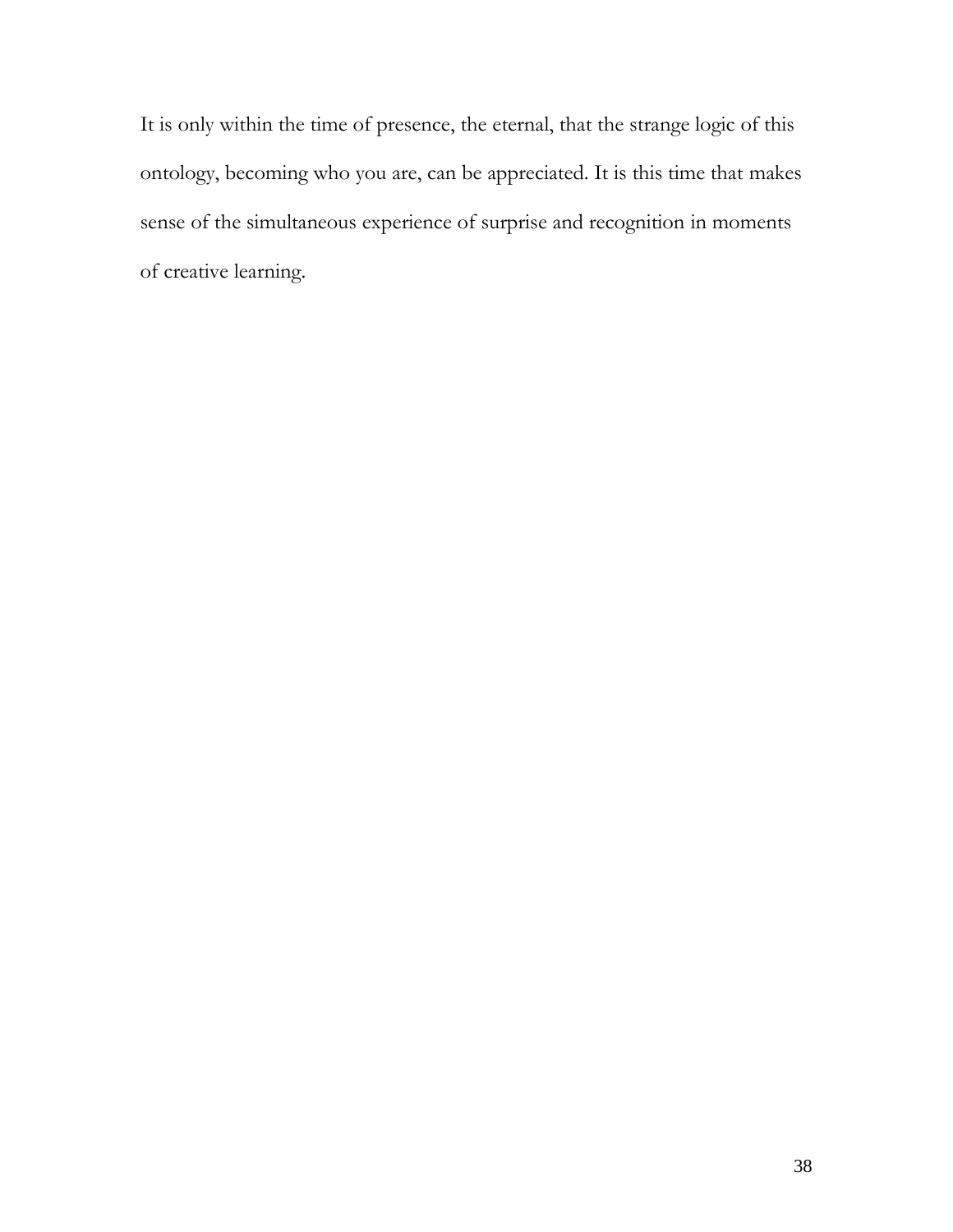#### **Note**

1. While Bloch's account of the openness of possibilities in the present and the 'Not-Yet-Conscious' resonates with this sense of hope, it is nevertheless based in a linear rather than eternal temporality (1986: 3-18). From the perspective of presence, similar questions could be raised about the volitional intentionality of Bloch's hope that Loy raises about the future-orientation of Heidegger's anticipatory resoluteness (Loy, 1992: 247-249).

## **Acknowledgements**

We thank the students and teachers whom we interviewed for this research. They all enhanced our understanding of the learning and teaching process, but they are not responsible for our interpretations of what they said. Because of a technical problem recording Raimond Gaita's interview, we have relied here on a conference paper (2001) that deals with the main story he told us.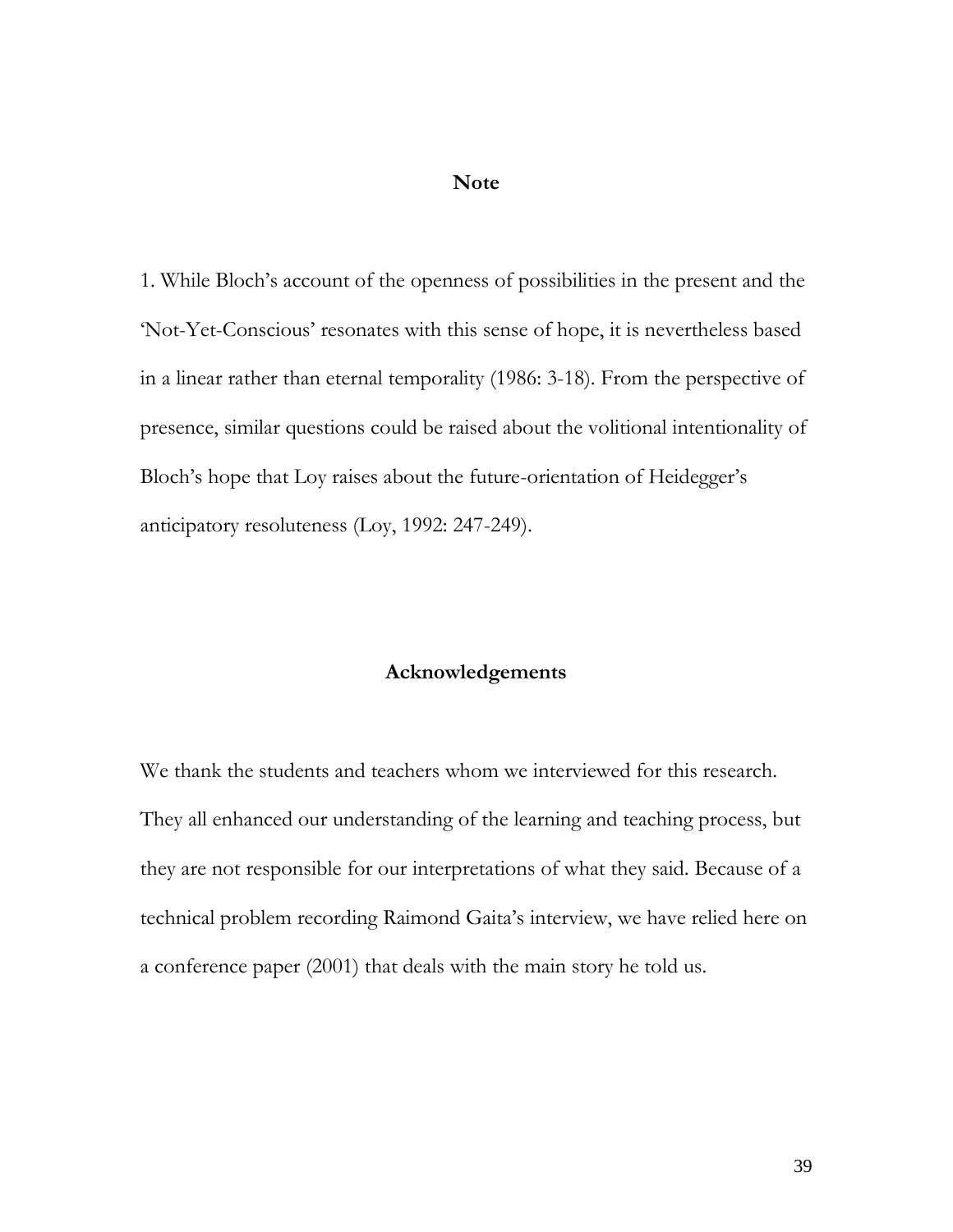#### **References**

Bachelard, G. (1969) *The Poetics of Space*, Boston: Beacon Press.

Buber, M. (1958) *I and Thou*, New York: Scribner's.

- Bloch, E. (1986) *The Principle of Hope (Volume One)*, Cambridge, Mass: The MIT Press.
- Cixous, H. (1986) 'Sorties', in H. Cixous and C. Clement *The Newly Born Woman,*

Minneapolis: University of Minnesota Press.

Derrida, J. (1992) *Margins of Philosophy*, Brighton: Harvester Press.

Felman, S. (1982) 'Psychoanalysis and Education', *Yale French Studies*, 63: 21-44.

- Gaita, R. (2001) 'The Pedagogical Power of Love', Keynote Address, Victorian Association for the Teaching of English,  $4<sup>th</sup>$  May
- Game, A. and Metcalfe, A.W. (2003) 'Creative Knowledge' *International Journal of Critical Psychology,* 8:168-78

Hegel, GWF. (1977) *Phenomenology of Spirit*, Oxford: Oxford University Press

Heidegger, M. (1972) 'Time and Being' in *On Time and Being*, New York: Harper and Row.

Hillman, J. (1978) *Suicide and the Soul.* Texas: Spring Publications.

Levinas, E. with P. Nemo, (1985) *Ethics and Infinity.* Pittsburgh: Duquesne University Press.

Liston, D. (2000) 'Love and Despair in Teaching', *Educational Theory*, 50 (1): 81-102.